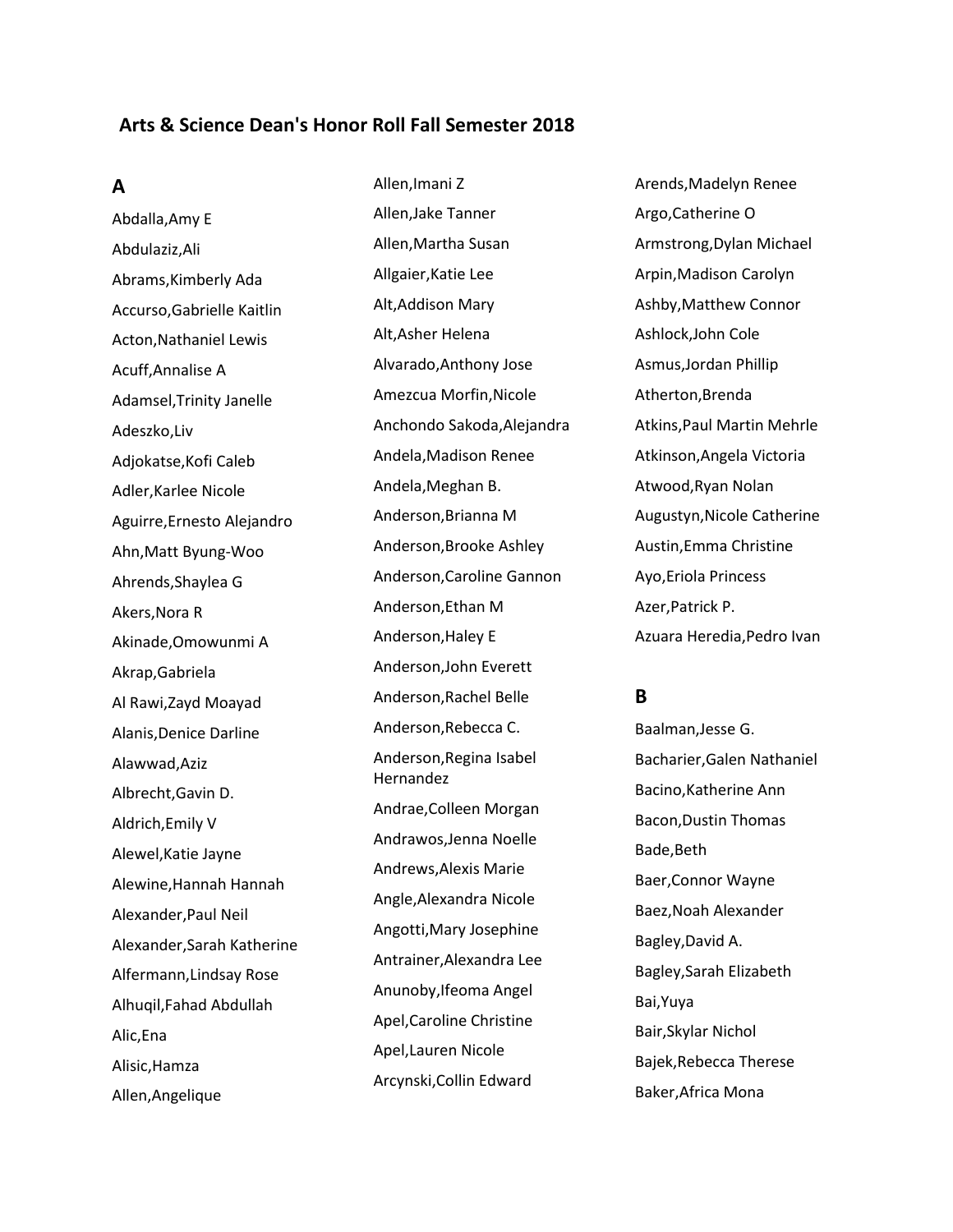Baker,Erin N Baker,Isaac Dylan Baker,Kennedy Grace Baker,Tyler James Balachowski,Jayme K Bales,London Mason Balk,Michael L Balkin,Abigail Lynne Ball,Brandon Alan Ball,Brendan Myles Ball,James Russell Ball,Marisa Nicole Ballam,Garrison Balente Ballew,Thomas A Bals,Kyle Bryan Baltz,Emily E Bandera,Sophia S Banks,Gabrielle Aubrie Bannister,Sammy Bao,John Quan Barber,Bryanna Ashley Barch,Mitchell Lewis Barker,Abbie Lorraine Barker,Michael Barner,Amanda Faye Barnes,Eliza-Lee Barnes,Maci T. Barnes,Meryl J. Barnette,Vann Foster Baron,Traci Danielle Barrera,Whitney Michelle Barry,Katherine Barry,Payton D

Barta,Natalie Ann Barta,Tyler John Bartek,William Edward Bartels,Katelyn Savanah Barton,Deanna Christina Bartosh,Brianna M. Basore,Chelsea J. Bass,Anna Sophia Bassler,Hunter Joseph Bastas,Johanna Constandina Battmer,Amanda Kay Baugh,Peter Brewster Baugher,Sami Brendle Baum,April Lyn Baumann,John R Bavlnka,Jordan Alexander Baxter,Luke A Baze,Bry Bazley,Kieran Beachem,Sarah Marie Beamer,Chase Nicolas Bean,Lauren Marie Bearrows,Harry Beat,Courtney Taylor Beauchamp,Lexie Beaver,Alexander Beaver,Mackenzie Elizabeth Becker,Leslie Dulaney Beckett,Maggie Rose Becks,Alex Bedor,Olivia Nicole Bedu-Annan,Erica Beedle,Mara R

Been,Caroline E Begle,Kathleen Ann Bell,John Joseph Bellamy,Madison M Belongy,Ben Bennett,Amanda Lou Bennett,Briana Jean Bennett,Devin K Bennett,Patrick William Benson,Lara Jayde Bentrott,Amy Elizabeth Berg,Grace E Berke,Taylor P Berlinski,Daniela Bernstein,Brook Berra,Michael Gerard Berry,Connor Jennings Berry,Jaclyn Ceanne Berry,Morgan Linnea Berry,Rachel Elizabeth Berti,Rylee Shaye Bess,Maisie C Betz,Weston J Beyer,Grace Elizabeth Beyer,Matthew Thomas Bhatty,Abuzar U. Bickerman,Lanna Marie Bicklein,Daniel John Bickley,Paris Bierma,Emily Nicole Bigos,Ashley D Billingsley,Madison Renee Bird,Libbie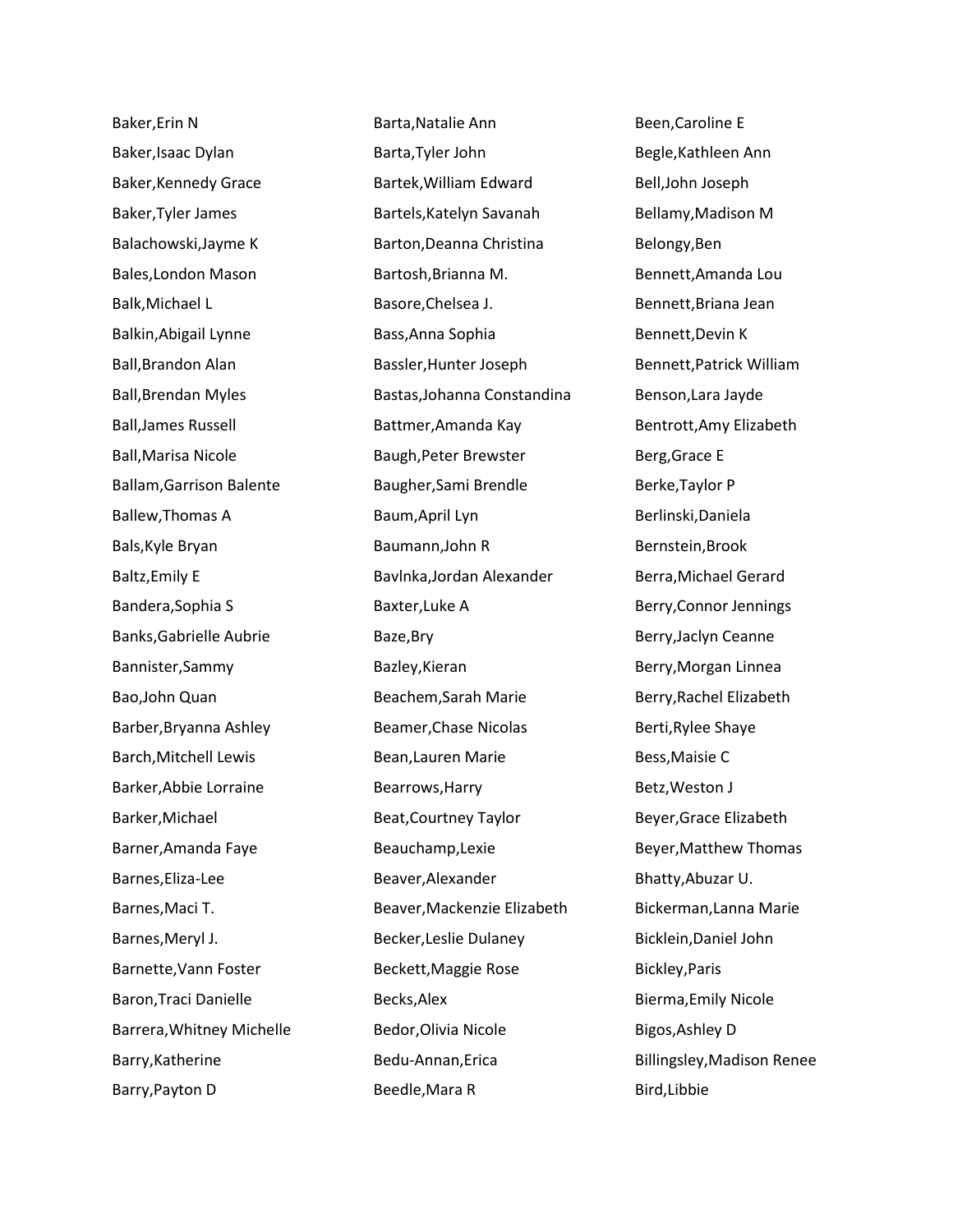Birza,Brian Demoulin Bishop,Lauren Kay Bishop,Rachael Dawn Bissell,Cobi Todd Bittick,Kaitlyn Ann Blackford,Mason Taylor Blackwell,Brooke Elizabeth Blackwell,Tiijonnae M Blair,Daniel Joseph Blake,Kristin Cady Blakeley,Caitlin Ann Blank,Jacob A Blansett,Josiah Parker Blanton,Brady Blanton,Elizabeth Anne Blase,Haley Ann Blasi,CeCe Marie Blecha,Sydney Leanne Blevins,Izzy Bloemke,Clayton J Blomberg,Claire M Blondin,Samantha R Bloodgood,Nicole Nora Bloss,William M Blower,Julien Blue,Anna L Blue,Deja Nizzarih Blue,Nicholas William Bluhm,Haley Anne Blumenshine,Alyssa L Blumer,Sarah Anne Blumhorst,Skyler Mason Boatman,Mora

Boatman,William Thomas Bodde,Henry Clay Bode,Nick Bodeen,Jeffrey L Bodenhausen,Hannah M Boehmer,Natalie Nicole Boeman,Laurel Foster Boewe,Francesca Ann Bogar,David Blake Bohl,Kaylee Rose Bohler,Jenna Kay Bohorquez,Nicolas A. Boland,Austin Raymond Bolet,Johnpaul Bollinger,Emily J Bollinger,Erin Suzanne Bommarito,Brooke Arabella Bond,Katy Bonner,Ellison Marie Bono,Mara Jade Boone,Logan Cole Borengasser,Quentin D Boro,Rachel Emily Borrelli,Matthew Scott Bossung,Carolyn Ann Botkins,Courtney Diane Botts,Eliane Louisa Boudreaux,Joel Cameron Boulware,Brock S Bourgouis,Mariah Tamia Bowman,MacKenzie Paige Bowman,Nikki Bowman,Zoe Dorian

Boyce,Taylor Elizabeth Boyer,Brock James Boyice,Larissa Tianna Boyle,Sarah Elizabeth Brachmann,Kevin Joseph Brade,Jessica Lynn Bradfield,Austin G. Bradley-Pikes,Aminah Bradshaw,Alex Jerome Bradshaw,Elizabeth Ann Bradshaw,Lillian M Brady,Abby Lynn Brady,Lauren Nicole Braeckel,Addison Grace Braile,Makayla N Brandt,Alex Brannan,Allison Claire Branstetter,Michael Brandon Bratcher,Ben Braun,Colin Gerard Breedlove,Sydney Makenna Bresette,Amelia Jane Briceno,Maria Jose Bridge,Gabrielle Nicole Brinkmann,Rachel Marie Bristle,Colin Evan Britt,Cierra Broddon,Mitch Brodersen,Michelle Rene Brons,Sabrina Louise Christina Bronsky,Cassandra H Brooks,Wensdai Ellen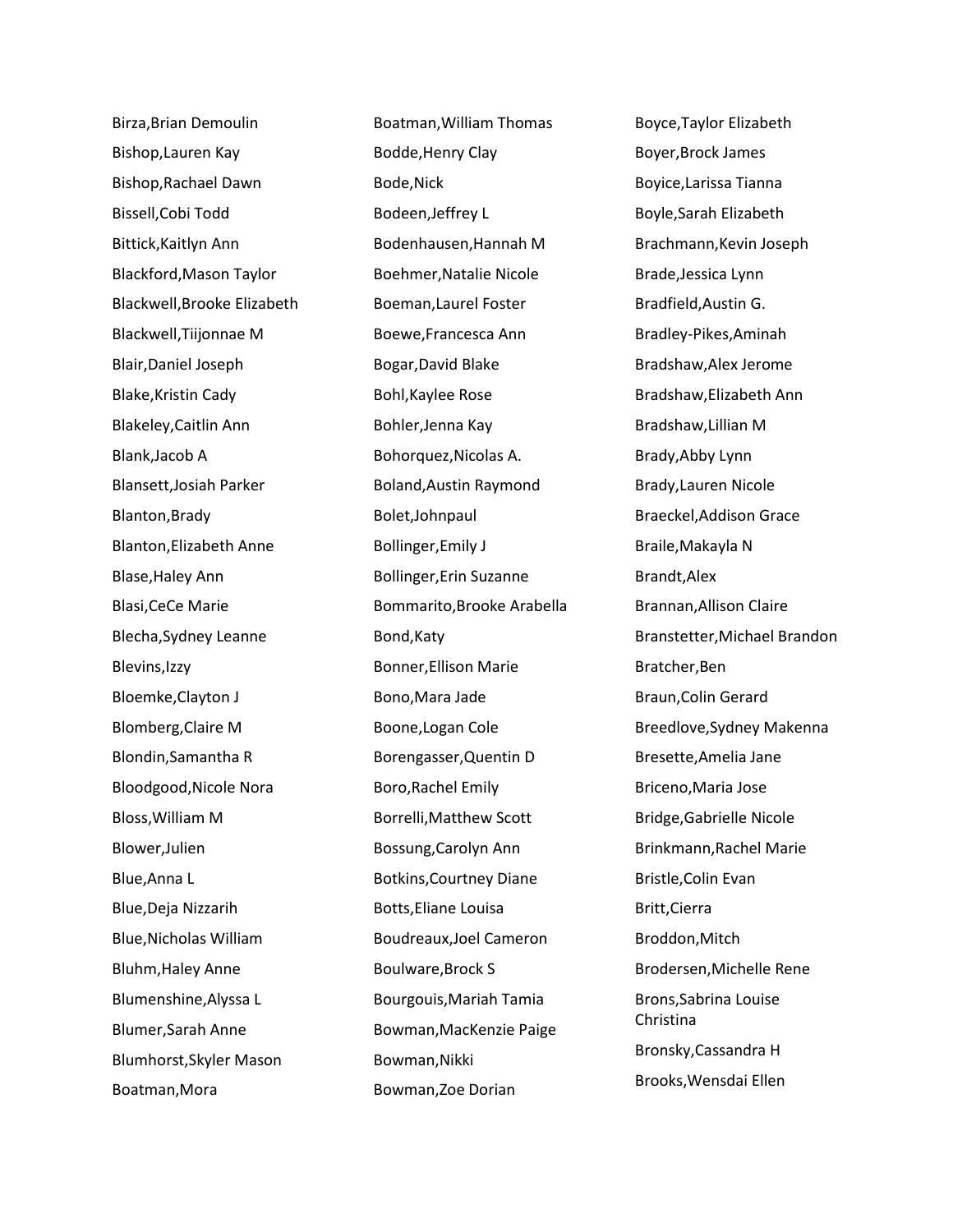Brouster,Isabella G Brown,Aaron Daniel Brown,Elena M Brown,Elijah Eugene Brown,Jason A Brown,Jerree Jatrice Brown,Kailey A Brown,Lexie Brown,MeLisa Andrea Brown,Nathan Alexander Johnson Brownfield,Valerie Elizabeth Broyles,Jennifer Joy Brunnert,Christine Elizabeth Bruns,Lauren Ashley Bryan,Elizabeth Rose Bryant,Isaiah DeShawn Buchheit,Jackie Buckallew,Megan Marie Bueneman,Jessica Marie Burgess,Brennan McGee Burke,Matthew James Burke,Sophie M. Burns,Collin Jeffrey Burton,Catie Bury,Skylar Phoenix Bush,Jacob Paul Buske,Anna M Butler,Gracie Butler,Jennifer Candace Butler,Natalie Johanna Butler,Rory Butler,Truman J.G.

## **C**

Cai,Yuqing Calandro,Daniel Joseph Caldo,Paul Deguzman Calhoon,Dylan Ray Callahan,Michael Connor Callistein,Dylan A Camoriano,Rachel Campbell,Amanda Kay Campbell,Casey Marie Campbell,Cody Van Canchola,Emily Catherine Canty,Benjamin Patrick Cao,Zhuo Cappetta,Alexandra Nicole Carlisle,Casey Renee Carlson,Jenna Elizabeth Carmichael,Bailey Irris Kathryn Carney,Kayla Rose Carney,Michael Joseph Carns,Katherine Elaine Carr,David W Carr,Isabella A Carranza,Jesus Alejandro Carrero,Daniela Correa Carrino,Amber M Carroll,Matt Carroll,Nick Carter,Aaron J Carter,Amory Belle Caruso,Katie

Caruth,Fallon Chioke Carver-Horner,Tricia Cash,Kirsten Elizabeth Cashell,Meghan Lilleth Castiller,Brendan Nicholas Castro,Andrea Alexandra Catlett,Macy Nicole Cavaiani,Jacob Cazares,Angelica Susana Cebulko,Jacob William Ceriotti,Maria E Cerrone,Drew Ceta,Sindi Chaffin,Hannah E Chamberlain,Dante Joesph Chambers,Bryn Alexandra Champion,Ashley Dawn Charles,Elizabeth Nicole Chase,Corey David Chatterton,Claire Allen Chau,Christina Chaudhary,Priyanka Vivek Chavez,Sienna Marie Cheatham,Alexis Nicole Chen,Chi Chen,Kevin Chen,Rui Chen,Tianren Cherryhomes,Ellie Claire Chippendale,Allison Rose Chiriboga,Emilia Alejandra Chism,Sydney M Choma,Nicholas John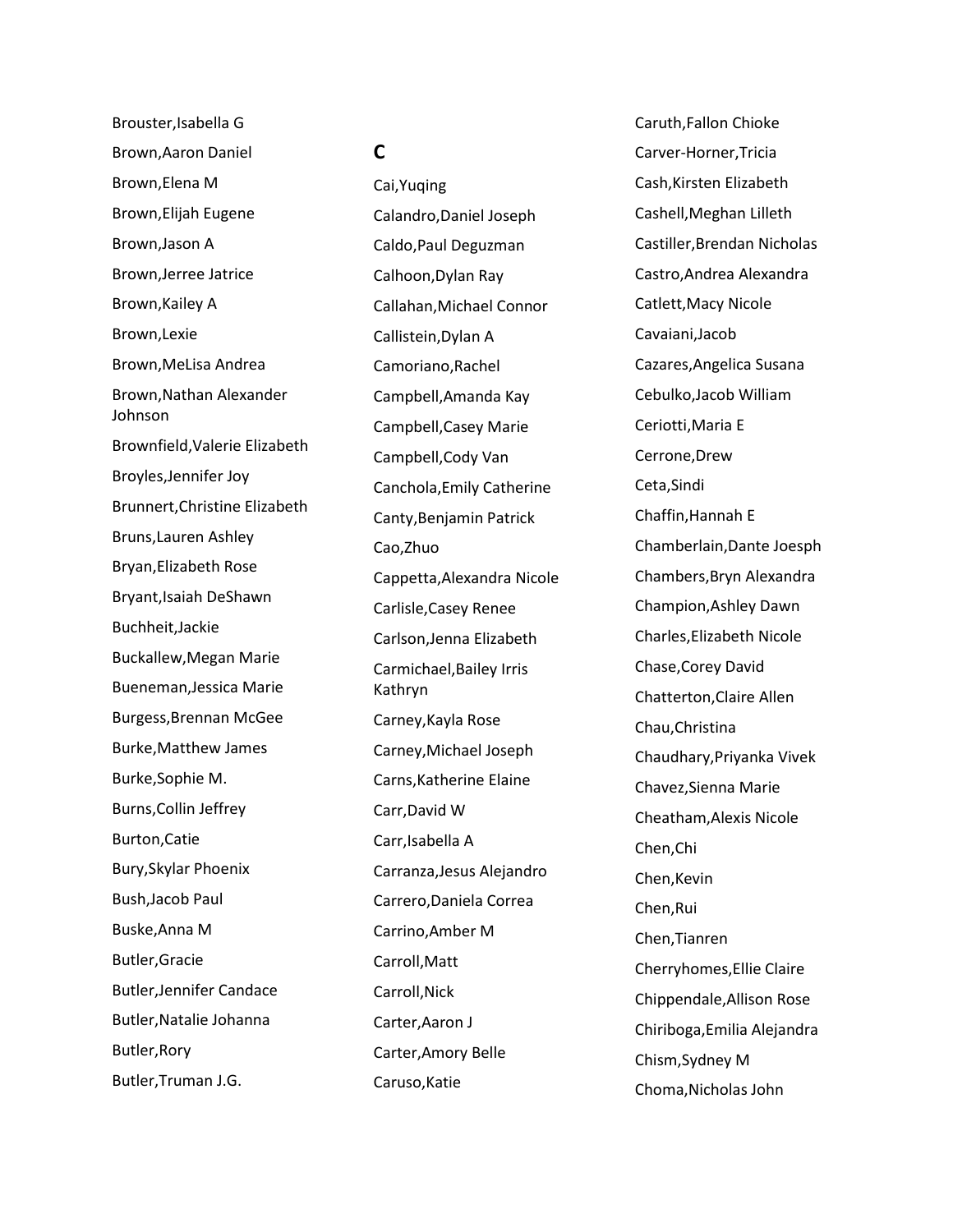Choma,Rachel Lee Chrisman,Kyle W Chrisman,Rheanne Christensen,Brooke Leigh Christensen,Chelsey Jenelle Christensen,Kathryn Grace Chun,Catherine Chung,Christina Cilek,Jillian Paige Cisneros,Julissa Clapp,Daniel Augustus Clark,Fionna D Clark,Kadie S Clark,Logan Michael Lee Clarke,Madeline May Clarkston,Wesley Carter Clary,Connor L. Clayton,Bryson Keith Clement,Chloe R Clutter,Jeffery Dane Clynes,Samantha M Cmehil-Warn,Christian Earl Cochran,Connor Robert Cochran,Sally Katherine Cogdill,John David Cohen,Raime Joy Coker,Blain Colby,Claire E Cole,Bryce David Cole,Drew C Coleman,Nancy Lee Coles,Mac Collier,Brittney Erin

Collins,Carter L Collins,Emily Paige Combs,Rachel Elizabeth Comer,Katie Compton,Grace Ellyn Conard,Bailey Marie Conatser,Matti Conger,Kaylie Brianna Conklin-Hurtado,Lena M Connelly,Joseph Michael Conness,Claudia Mary Connor,Lauren Ashley Conrad,Rachel Faith Conway,Carolyn Elizabeth Cook,Gwyneth E Cook,Kayla Monet Cook,Luci Cook,Maxwell J Cooper,Emily Erin Cooper,Lydia Mae Cooper,Madelyn Paige Copat,Sofia Marcela Copenhaver,Ryan Alan Corder,Nicholas R Corey,Joey Corman,Samuel Robert Cormier,Calissa Noelle Corner,Drew Cornett,Katie Corretjer,Nicohl M. Corrigan,Jennifer M Costello,Megan Elizabeth Cottone,Cristiana Danielle

Count,Logan Steven Cowan,Luke Michael Cox,Della Renee Riggins Cox,Sarah Ashley Craddock,Kathryn E. Crader,Erin Mae Craig,Garrett R Craigg,Rebecca Noel Crane,Caroline E. Crank,Libby Crawford,Christiane-Tresor Marie Crawford,Nathan Kyle Creach,Maddy Creasy,Jack Cronley,Patrick James Cropp,Marisa Kawase Crossan,Reece Tanner Crowley,Chandler J. Crozier,Madeline Elizabeth Crum,Bryson Thomas Crum,Gage Cseri,Bela H Cui,Yuan Culbert,Maxwell Doran Culley,Nich Culley,Zachary C Cundiff,Jack Cunningham,Quinn Francis Curl,Bradley Robert Currie,Megan Elizabeth Curtin,Mark Christopher Cushing,Kellen Michael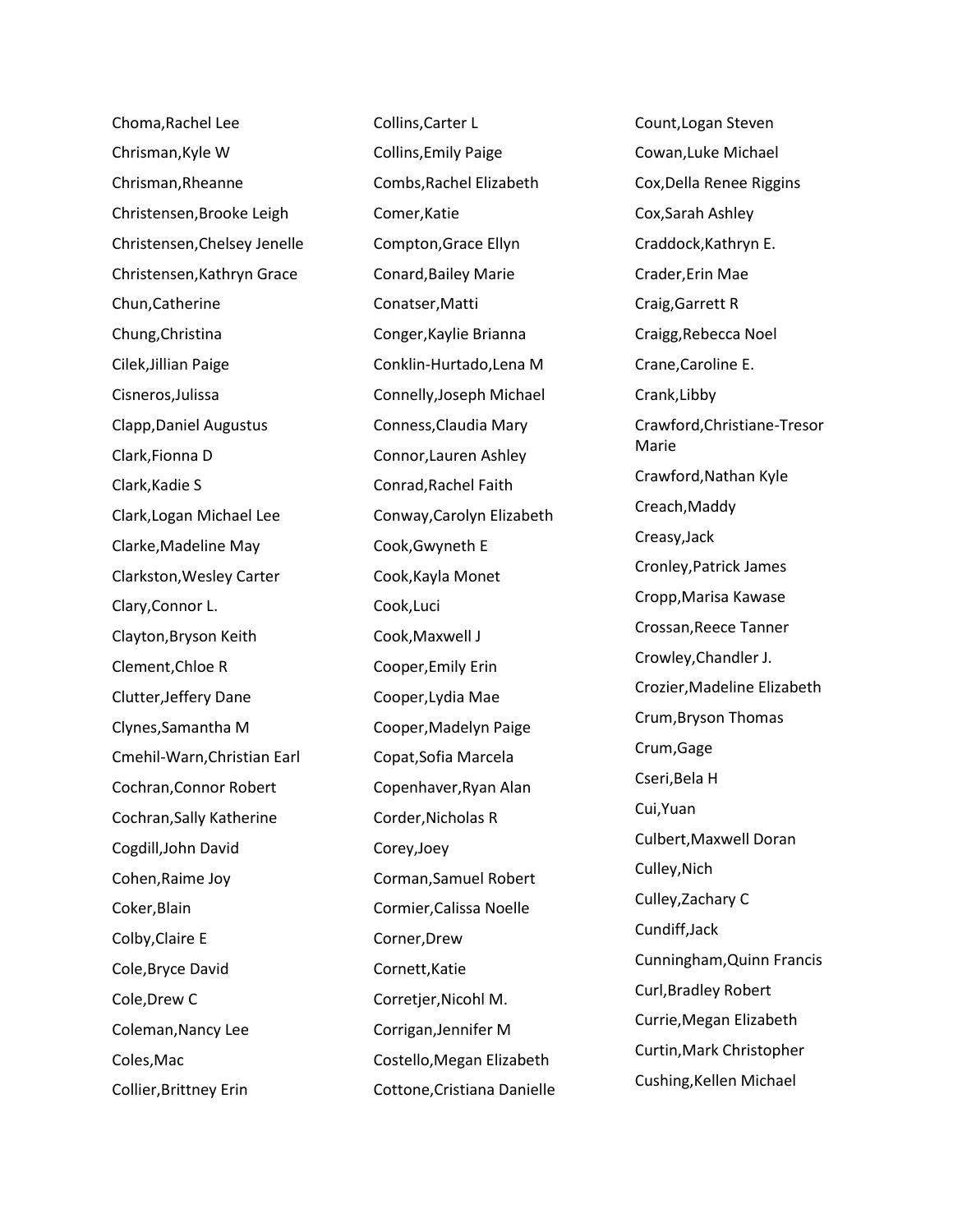Cutolo-Ring,Alessandra Cara Czarnowski,Ian William Czopek,Madison Taylor

## **D**

Da Silva Negrao,Alexandre Augusto Dabney,Lakelyn Kennedy Dahlgren,Benjamin Paul Daino,Katelin Marie D'Amico,Sarah Emily Damolaris,Jaclyn Elyse Danaher,Brenna Terese Daniel,Nathan Geoffrey Danto,Samantha Emily D'Arcy,John Mark Darnell,Zoe Elizabeth Daub,Lucas Davidson,Dustan Alexander Davis,Alana Simone Davis,Jack Davis,Kenzie Davis,Lexi Davis,Lolo Marie Davis,Luke Campbell Davis,Maddie Davis,Maline Elizabeth Davis,Mary Kathryn Davis,Sinclaire Grace Davis,Stacie Kimberly Daw,Alexis Taylor De Boer,Ian H Deaver,Hannah D.

Deckert,Elizabeth Josephine Dee,Allison May Degen,Zoey Marie Deghelder,Ethan H Deien,Hannah Q Deimeke,Gabrielle Angelique Deimeke,Mikaela Marie Deitelhoff,Sarah Colleen Delancy,Isabella R. Delic,Asiya DeLong,Thomas Edward DeLucia,Spencer Elyse Demartino,Michael Anthony Demauro,Clotilda Sabia Denison,Faith Lianna Dennis,Natalie Christine Derosa,Theo Alexandre Desai,Avi Buddy Desneux,Jonah David Deterding,Allison E Deters,Meg Deutsch,Kevin Louis DeVault,Morgan J. DeVelasco,Madison Lee Deyoe,Andrew Bryan Diao,Junwen Diaz,Valeria Marcela DiCarlo,Nathan Joseph Dickinson,Jade Holland Dickison,Brady Robert-Kanematu Diebold,Casey Gunnar Diemler,Katie Jean

Diepeveen,Mitchell G Dierkes,Colin James Diers,Grace E Diersen,Josh Dietrich,Hannah N Dietz,Dolores Dinwiddie,Sydney Michelle Dionesotes,Will Dismer,Colin James Dix,Melanie Richelle Dixon,James Bohannon Dixon,Jesse Orion Diya,Khalil Fadi Dobbler,David John Dockery,Beyonce Dockins,Alexandra E Dofing,Emily M Doherty,Joseph Robert Dolan,Sean Thomas Dominguez,Aldo Gregorio Donald,Chloe E Donaldson,Haly Jay Donaldson,Jayson Donnelly,Kathryn Elizabeth Dore',Adam Louis Dorlac,Kelsey Nicole Dorsey,Allison Marie Doser,Darian D Dossey,Kelsey Eileen Dougherty,Bailee Lauren Douglas,Braxton Joseph Douglass,Maddie Dove,Chritauskie De'von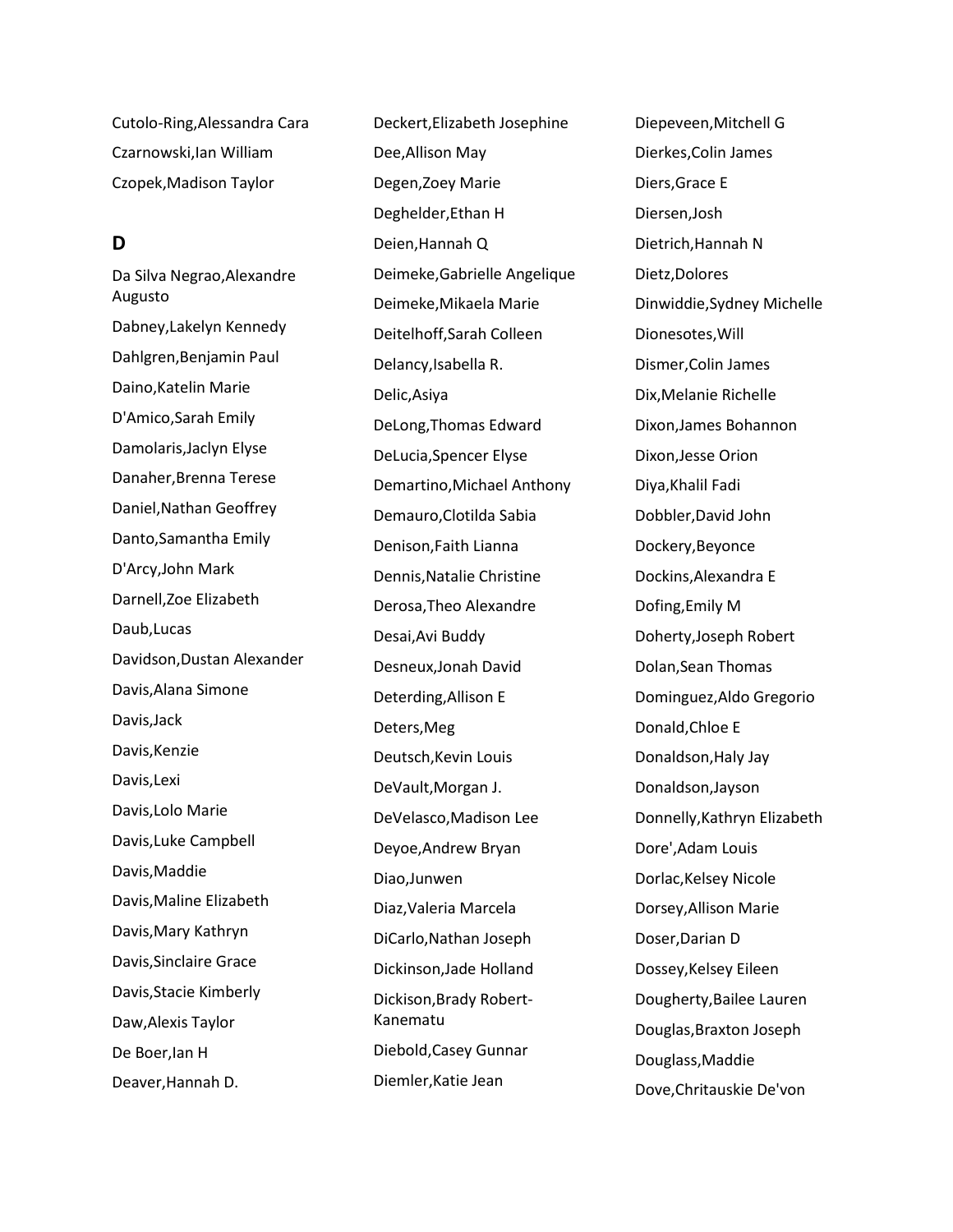Doyle-Barker,Levi Tyler Drainer,Lauren Draper,Kelly Marie Draudt,Cassie Drewel,Mikaela Alexandra Dryer,Ross Michael Duan,Yuemin Dubinovskiy,Emily I Dubinsky,Jordyn Elizabeth Dubois,Jack DuClos,Danielle Desiree Duffett,Bella Duffy,Margaret Dee Duhart,Cordel J'Lyn Duke,Kamryn Elaine Dullard,Connor John Dulle,Justin Lee Duncan,Andrew Lawrence Dunn,Dustin Michael Durbin,Brendan M Durdle,Lindsay Durr,Stephanie Anne Dyke,Skylar Brooke

# **E**

Eagan,Josh M Easley-Mahaffey,Hunter Morgan Eastlund,Liz Eaton,Sierra Ebeling,Lucy Doolin Eck,Acelin Claire Eck,Marian L

Edgar,Emma T Edie,Jesse Ediger,Samuel George Edoho,Jessica Ijeoma Edwards,Lillian Christine Edwards,Lydia Kay Ehlers,Kirsten P Eilers,Briley A Eisley,Addison Christopher Eisterhold,Amber Nicole Elbert,Emma LeAnn Elder,Baylie Hannah Eldred,Emma Kate Ellenberger,Laura Elizabeth Eller,Spencer James Ellis,Aiden Conrad Ellis,Brock Anthony Ellis,Sydney Elmore,Marcus Wayne Elrod,Emma Page Elsey,Haydn S Embrey,Hunter William Emerson,Bizzy Emery,Brooke Elizabeth Emms,Ashley Elizabeth Engberg,Darrian Mikael Engle,Joshua English,Jessi Enright,Madison Erdman,Lucas James Erickson,Davis Donald Monhollon Ernst,Dallas Richard

Ervin,Kasey N. Esposito,Brianna Rose Estraca,Taylor LeeAnn Evans,Amanda Mae Evans,Brianna K. Evans,Kimberly Rose Evans,Madison Jean Evans,Taylor A Eversman,Charles G Eyerman,Ahriana Teresa

# **F**

Fahr,Olivia Marie Fair,Megan Michelle Fajen,Jonathan Falco,Melanie M Famuliner,Shannon Noel Farhadi,Ali Sina Farr,Zoe Farren,McKenna Marie Farris,Brandon S Farris,Max Farrow,Abigail Nichole Fasbender,Hannah Shayne Faust,Sarah Ann Favela,Eduardo Andres Fearn,Charlee Angeline Fearnley,Chris Fears,Robert J Feigen,Madison Lorraine Feist,Jacob Samuel Feller,Emily Kaitlin Felten,Courtney Elizabeth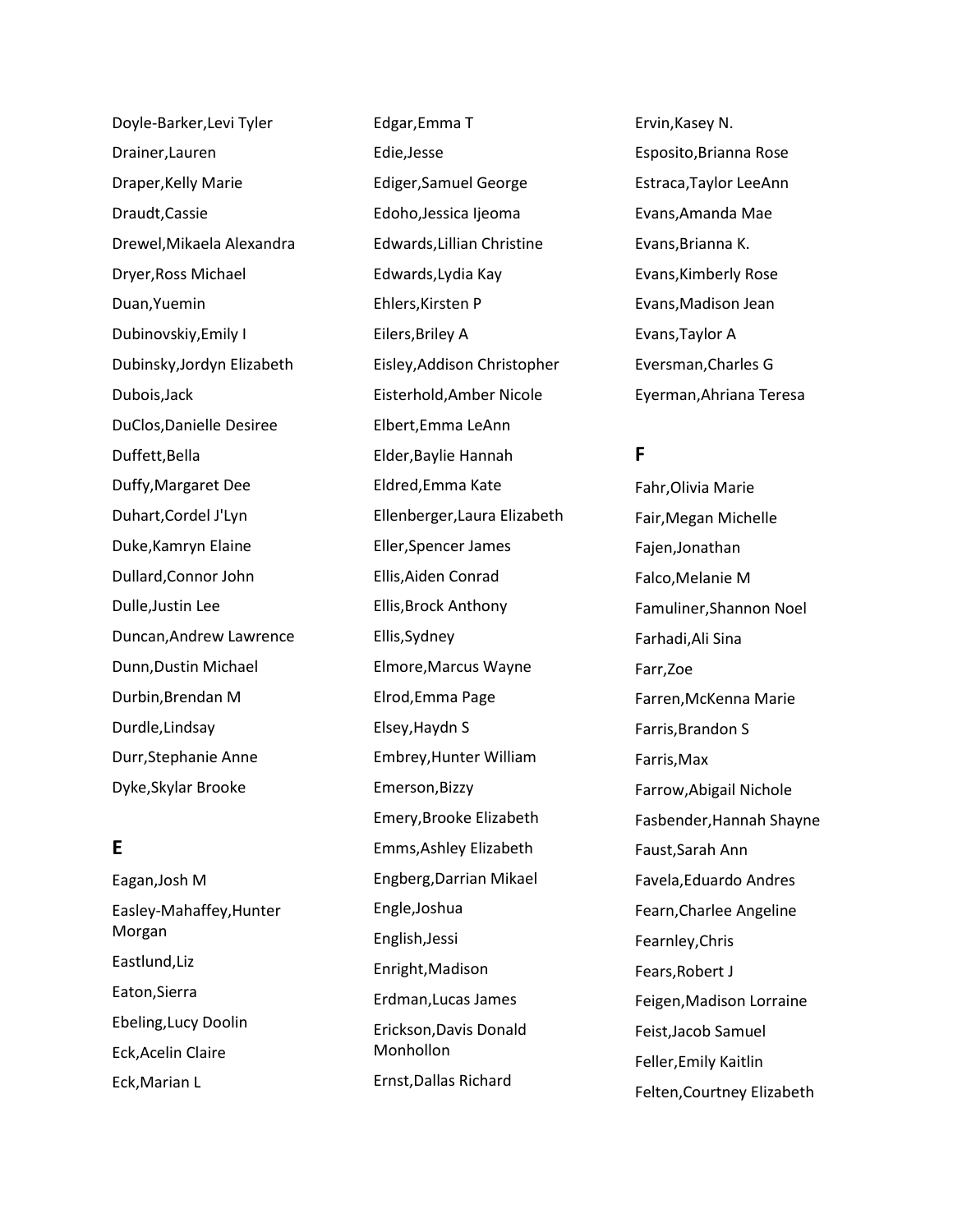Feltenstein,Sydney Corinne Feng,Yuan Ferguson,Clare Elizabeth Ferguson,Joe Ferguson,Kathryn A Fernandez,Lorena Rachele Ferrick,Cassandra Marie Feterl,Savannah Marilyn Fiaush,Andrew Joseph Fife,Elizabeth Grace Filla,Noah A Finck,Elizabeth Jane Findley,Daryn Duanee Fine,Leah Stephanie Fink,Rebecca Erin Finke,Caroline Angeline Finnegan,James Arthur Finnegan,Samuel David Finnerty,Katharine Rose Finney,Kathryn Marie Fischer,David Stanley Fischer,Mary Margaret Fisher,Ariel Flagg-Bourke,Olivia N Flanders,Abigail Rose Fleming,Faith E Fleming,Lizzie Fletcher,Alexander Mitchel Fletcher,Elizabeth Ann Flinchpaugh,Michael C Flower,Maddie Foeller,Laney Marie Forbes,Samuel Patrick

Ford,Jeffrey Stuart Forthaus,Hannah F Fortner,Brooke A Foster,Allisa J Foster,Hannah Blu Foster,Javon Foster,Rachel A. Foster,Savannah Destiney Foti,Tessa Drapcho Fowler,Deja Michelle Fox,Alex L Fox,Delaney Ross Fox,Emerson Augustus Fox,Madison Rose Fox,Margaret Elaine Frakes,Katie Sun Frank,Max Hewitt Frank,Nicolette Marie Franke,Emily Michelle Franke,Michael Shawn Franklin,Allegra Catherine Franklin,Holden Fraser,Alyssa Marie Frazer,Becca Frazier,Kevin Jeffrey Frazier,Tristan Jon Freeman,Kora Mae Freiburg,Lauren K. Frein,Andrew Stephen French,Thomas Ernest Frerking,Caleb Joseph Frerking,Kaitlyn Jackson Freund,Katherine A.

Frimel,Joseph Merino Frook,Evan J Frost,Trudi Irene Frumkin,Edward Lawrence Frumm,Alexa Bryn Frymire,Heloise Kay Fuemmeler,Bryce D Fulkerson,Jack Fuller,Grace K Fuller,Kathryn Adair Furbeck,Cameron Georgia Furtick,Amanda Elizabeth Fussner,Hannah M

# **G**

Gadbois,Katie Gahl,Martha Trauth Gairani,Bella Gajagowni,Saivaroon Goud Galey,Madison M Gallagher,Erin Elizabeth Gallina,Justin Alexander Galvin,Alexander Charles Gamlath,Isuru C Gammon,Sarah Brooke Gann,Lauren Sherwood Mei-Ting Gannan,Kylie Jane Gannon,Ryan McDonough Gao,Matthew Z Gapski,Paige E Garcia,David Garcia,Jessica Lynn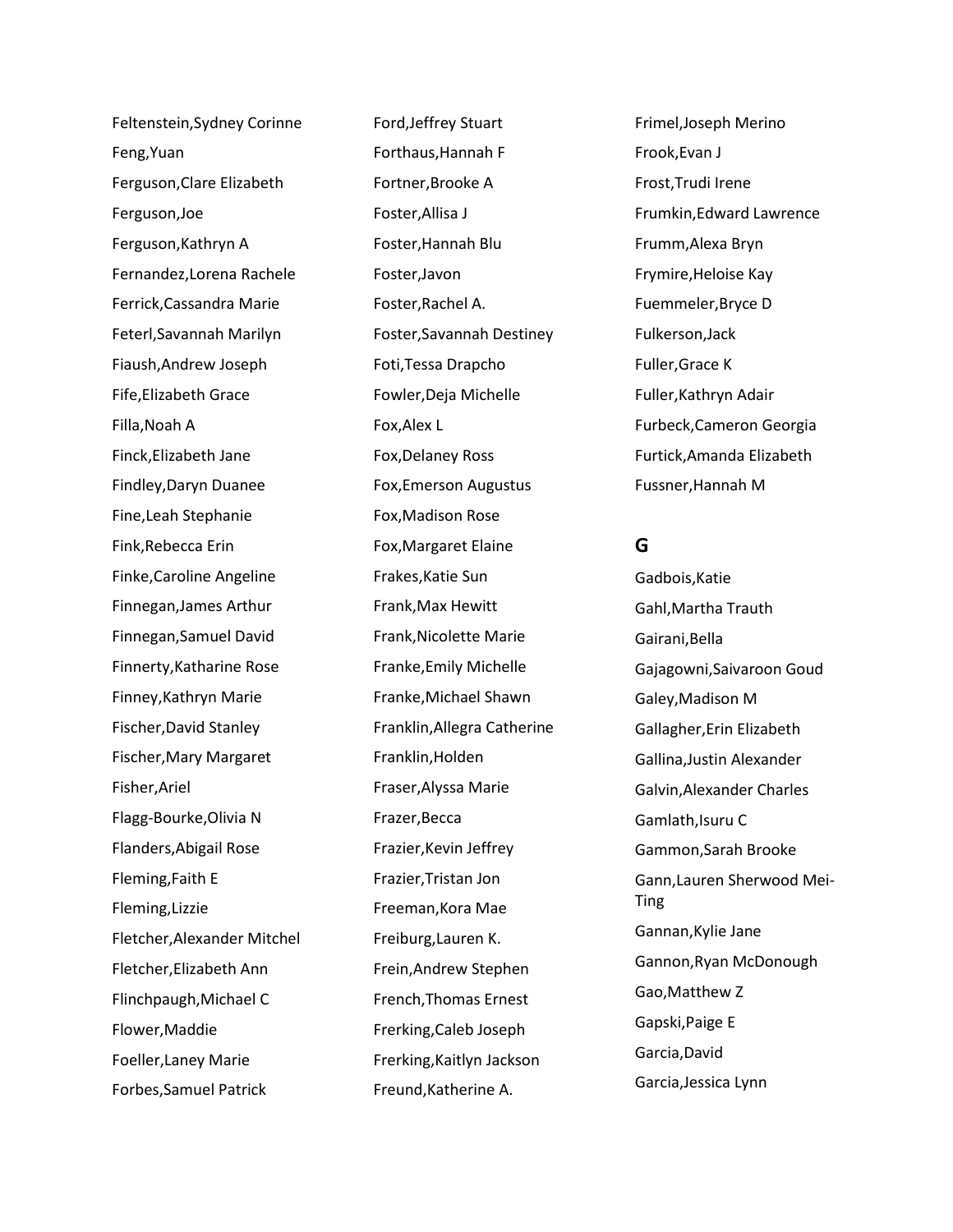Gardner,Alex Joseph Gardner,Alex L Garlapaty,Ashwin R Garnhart,Morgan Lilliana Garrett,Olivia Jane Garrison,Olivia Grace Garske,Grant Gasper,Cassie Paige Gassmann,Gabriel E Gast,Lauren N Gatten,Lucas Daniel Gatten,Natalie Rose Gault,Ashley Nicole Gee,Brandon Edward Geisinger,Thomas Andrew Geisler,Dakota C Gentile,Alexandria Nicole Gerstner,Kale Michael Gerwitz,Clayton Lowell Gesling,Riley Chance Getschel,Maya Kelsey Ghidey,Ronel Gianino,Marissa L Gibson,Logan Steven Giddens,Madison Alane Giefer,Josie Ann Gienke,Ben Eric Giglio,Madison Rose Gilbert,Troy Duvall Gilkey,Kai Njeri Gillam,Tyler Robert Gillen,Caius Martin Gilman,Julia Elizabeth

Gilman,Nikole Ginos,Thomas Gregory Giordano,Grace Margaret Givens,Karissa Imani Glab,Terra Rose Glasco,Katlin Gloeckner-Suits,Persephone Eurydice Gmelich,Andrew Joseph Gneuhs,Keelan Mackenzie Gnibus,Georgiana Rose Godar,Melissa Elizabeth Godier,Kelsey L Goehler,Sydney Irons Gogarty,Annalise Elizabeth Goldin,Gabrielle Meredith Goldman,Anna Grace Gooch,Emma Breanne Goodlet,Kamryn M Goodrich,Ellen Rose Goodwin,Kyle Steven Gordon,Andrea F. Gore,Lilly Rita Marie Gorincioi,Elena Gottberg,Keri Jane Gou,Ruixue Govreau,Alexis Anne Grant,Kristin Lindsay Grantham,Ryan Christopher Grasher,Cody Lenn Grau,Saylor Elizabeth Graul,Emma F Gravatt,Steven Christopher

Gray,Addison May Gray,Dane H Gray,Daniel Joseph Gray,Kyrsten M Green,Amie Elizabeth Green,Brooks Phillip Green,Heidi Sierra Green,Madison Tayler Greene,Brock Greene,Sean P Greer,Lauryn Anne Greeson,Shailynn Kay Greiner,Lauren Michelle Grellner,Sydney Grellner,Tyler J Gremmel,Brian Greubel,Andrew Robert Grey,Kori Simone Griese,Kate Christian Griffin,Taylor N Grills,Suzanna Grissum,Claire June Grodek,Michael George Gronniger,Haley E. Groom,Ryan Michael Groppe,Emily J Gruebbeling,Johnathan Robert Guan,Sijia Guenther,Julia Kelsey Guerdan,Luke Michael Guerrein,Andrew James Guerrero,Tyler J.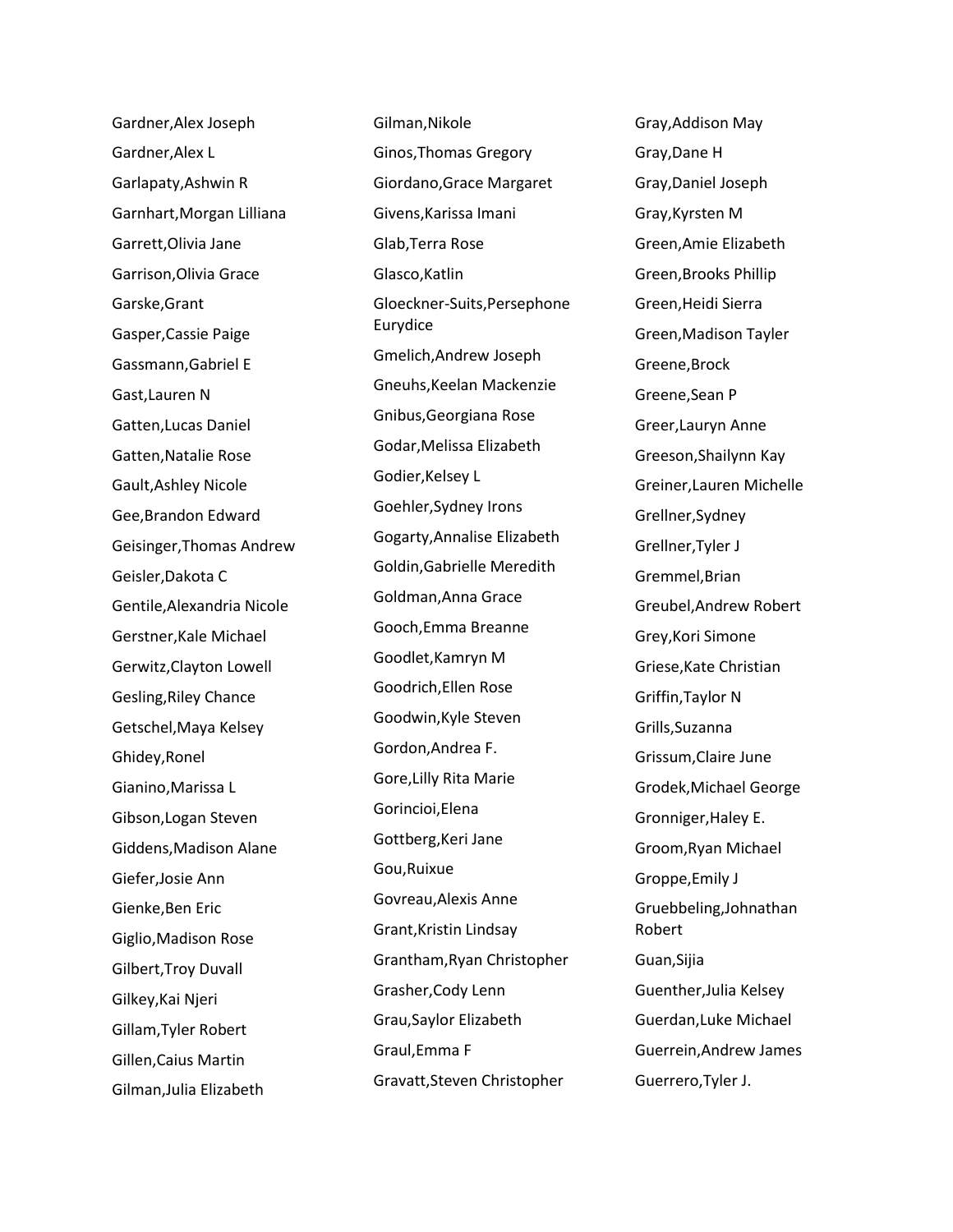Guinn,Abagail Kay Guo,Zhilin Gustafson,Kody Ryan Gutierrez,Felicity

## **H**

Haarmann,Jack Joseph Blanco Hackett,David William Hackett,Gina Marie Hafenstine,Jamie Nicole Hagan,Owen Lambert Hagemann,Erin Rae Hager,Jacob Howard Haggerty,Victoria Ann Hagstrom,Ashley Marie Hahn,Kayla M Hahn,Kevin Louis Hairgrove,Courtney Haithcoat,Robin Margaret Hake,Emma Rose Hale,Jackson Thomas Hales,Paul Austin James Hall,Alexis Elizabeth Hall,Trent Jason Hallam,Sarah Hallman,Taylor Gray Halwaji,Elias Amir Hamby,Kobi Goddard Hamilton,Caitlin Mary Hammett,Katelynn Rose Hancock,Michael Christopher Hand,Alaina Elizabeth

Hank,Connor James Hanley,Morgan E Hannemann,Emily Elise Hansen,Julia R. Hanske,Sarah Elizabeth Hanson,Cole Francis Hanson,Katherine Mary Haralson,Warren Godfrey Hardesty,Aubree Judith Hardin,Megan A Harig,Joseph Edward Harmata,Alexander Snyder Harper,Erin Marie Harrington,Ashley Marie Harris,Ande Harris,Madison Grace Harris,Noah Shea Harrison,Jayla Augustina Harrod,Madeline Virginia Hart,Shelby R Harter,Rachel L Hartley,Alexander Liggett Hartman,Nathaniel Abel Hartnagel,Libby Pfeifer Hartung,Callie Harrison Harvell,Austin Scott Harvey,Chase Christopher Harvey,Jimmy Haselhorst,Sarah Yelena Haskell,Brandan Lester Hastings,Hayden Marshall Hatt,Shannon Elizabeth Hatzigeorgiou,Julia Christina Haupt,Hanna M Hauser,Jaime E Hauser,Nick Hausman,Alexander Charles Haussman,Anna Claire Hawkins,Mariah Danielle Hawkins,William Rutter Hawkinson,Brooklynn Diane Hawn,Alexander George Hay,Brenden Patrick Hayes,Allison Marlene Hayes,Campbell Claire Hayward,Elias R Hedberg,Riley Curtis Hedrick,Sophia Grace Heffern,Sabrina Joy Hegeman,Phillip Christian Hehr,Rachel L Heier,Cole T Heil,Sally Drew Heiman,Grace Anne Heimann,Cameron B Heinze,Marigrace C Hellstern,Remy Sienna Helm,Gwyneth Kate Hemaya,Justine Nabila Hemphill,Adorable Henderson,Tiana M Hennessy,Connor Daniel Hennin,Natalie Marie Henning,Mitchell Joseph Henuber,Kaitlyn Rylee Henzler,Alyssa Noel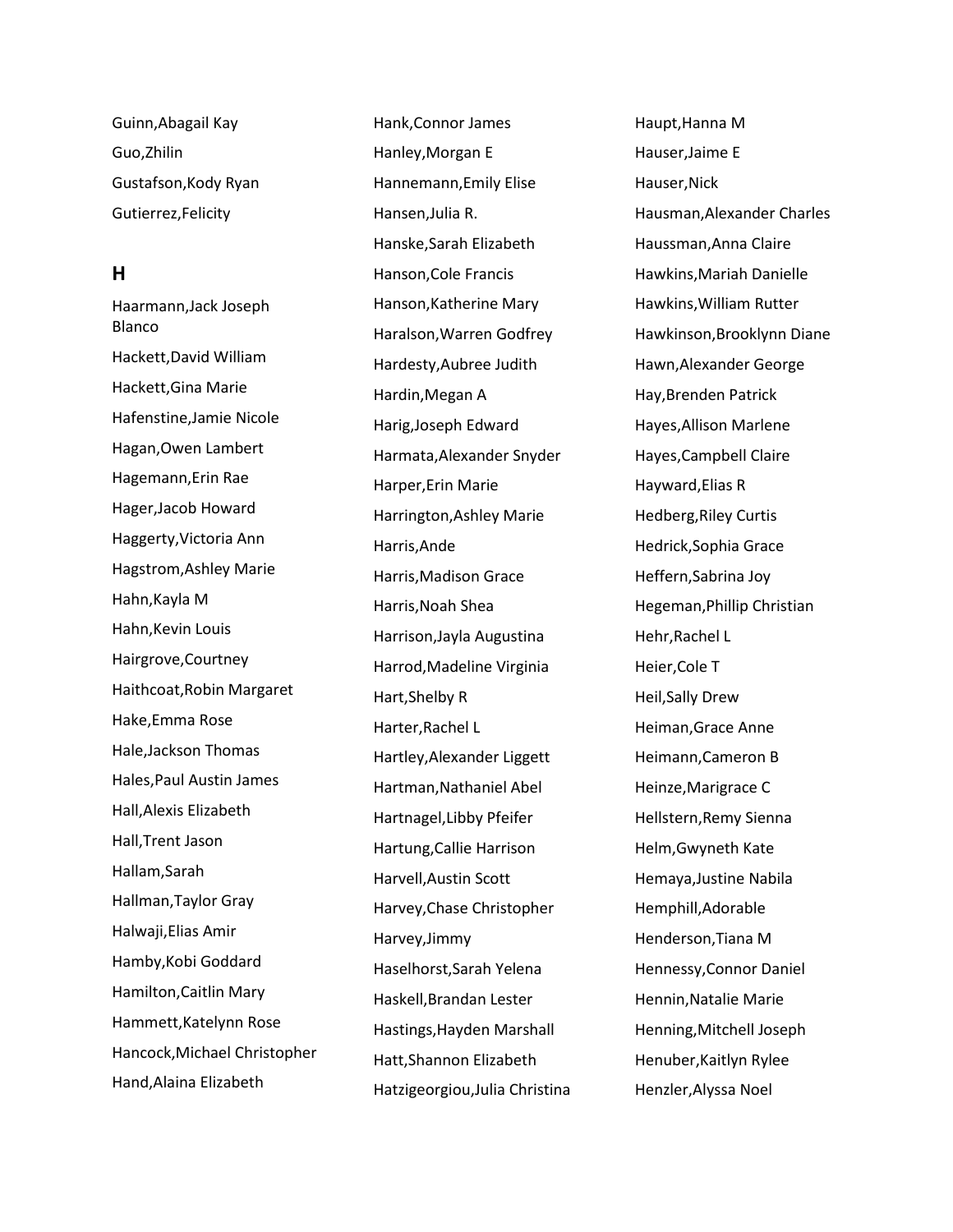Hepler,Danielle N Herrmann, Heather Joy Heruth,Hans Bridger Herwig,Maria K Herzog,Vivian Abigail Hesse,Anna Marie Hesse,Gabrielle Leigh Hester,Kasaundra Lynn Heuton,Alaynna Ashley Higgins,Sarah Joan Hiley,Jacob Todd Hill,Maya Marie Hill,Regan Theodore Hiller,Matt Hills,Madeline Elizabeth Hinderliter,Andrew Wolfgang Hinner,Garrett Walter Hinson,Sarah Nichole Hitchcock,Jonathan F Hoback,Patrick Harrison Hodel,Miki Florence Hodes,Tyler James Hodge,Rebecca M. Hodges,Baker Charles Hoedebecke,Liesel Estelle Hoeferle,Brooke Elizabeth Hoekel,George E Hoevelmann,Kaitlyn Hannah Hofelt,Rebecca Lynne Hoffmann,Tyler R Hogan,Emily G Holladay,Hannah Brette Hollingsworth,Tory L

Hollomon,Amanda Rae Holman,Danielle F Holmes,Celeste Marie Holmes,Morgan Gail Holtmeyer,Nathan Dale Holton,Grace Haffey Hooper,Christian G Hooper,Sarah Gale Hooshmand,Kevin Ali Hopkins,Jerry Hopkins,Lauren N Hopkins,Paige Elise Hopkins,Sydney Jayne Horton,Jacob O. Horton,Kennedy Christine Houf,Kolbie A Hoverder,Alexa Marie Howard,William Christopher Howell,Maria Therese Huang,Michelle Ming-Tze Hubbuch,Nicholas Lee Huber,Andrew Hudson,Alexis Jordyn Hudson,Baylee N Hudson,Katharine Ryan Hudson,Matthew Ray Huff,Kayla Marie Huffaker,Kailey R Huffman,Anna Gwen Hughes,Allison Marie Hughes,Kara Michelle Hughey,Claire Frances Hulse,Jack L

Humburg-Cage,Sterling A Hunt,Abby Hunt,Ellie Hunt,Evan Michael Hunt,Olivia R. Hunter,Allisen Marie Hunter,Katrin Irene Hunzeker,Zachary Erin Hurst,Jillian R Hussain,Nakiya Hussey,Ethan Thomas Hutinett,Catherine Lillian Hutton,Terika L Hybben Jr,Brian Alan Hyer,Amanda Robin Hynes,Cade Michael Hynes,Haley Marie Hynes,Lauren Suzanne Hypes,Claudia Page

## **I**

Iao,Chon Ice,Sydney Ihrke,Elizabeth Grace Ikoh,Lily Editi Ingberg,Brian Thomas Inman,Chance A. Inman,Samantha E Irmen,Jacob P Irwin,Skylar Elizabeth Carol Isle-Colon,Isabel Isom,Kylee Jade Ives,Brett Allen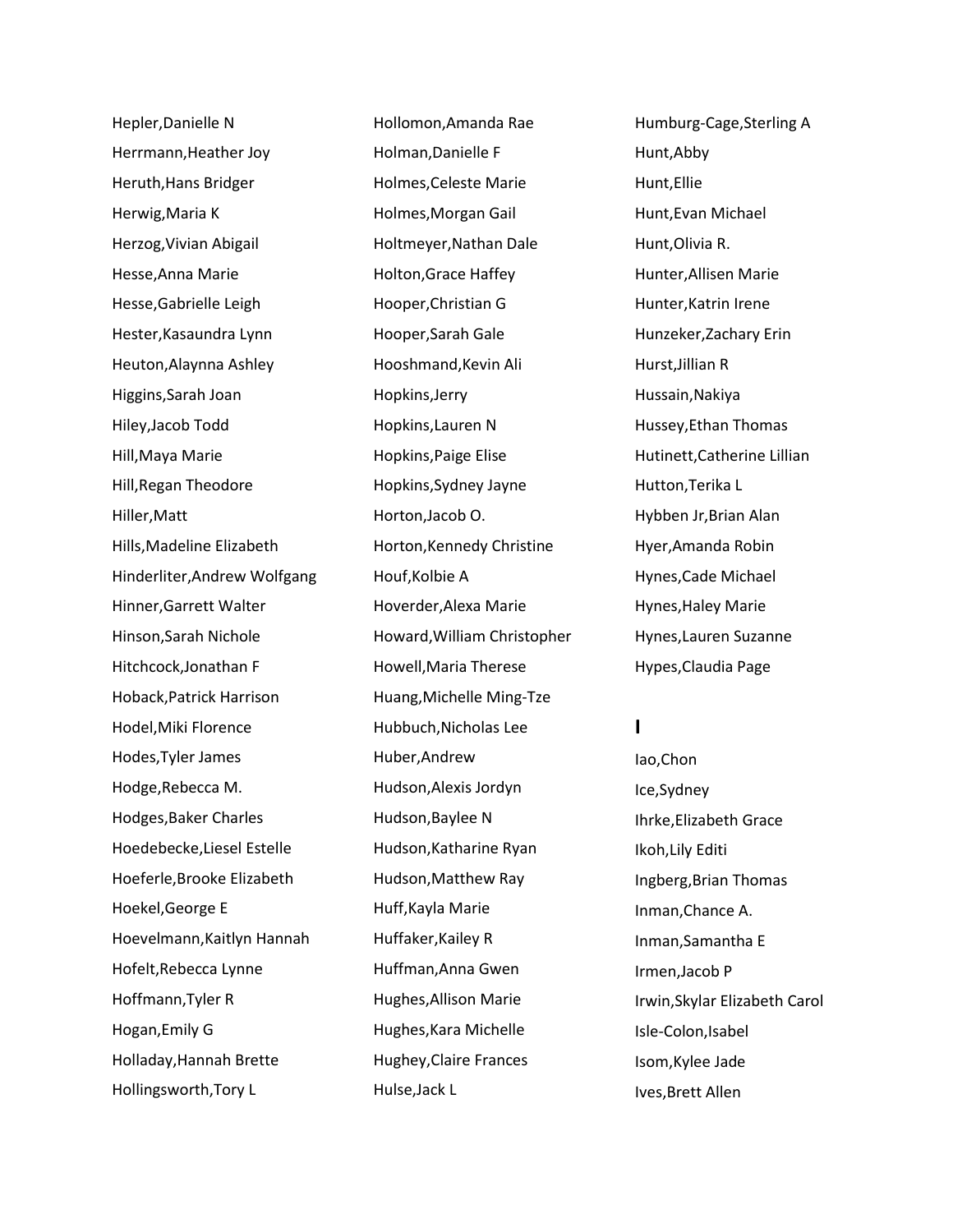Ivey,Kendall Elizabeth Ivie,Clayton L

## **J**

Jaafari,Ahmed Jackoway,Rebecca Anne Jackson,Aidan Barrett Jackson,Noah Badi Jackson,Olivia Grace Jacob,Katherine Couri Jacobs,Bennett Glen Jacobs,Claire Louise Jacobson,Matthew James Jacolin,Aurore Jacques,Jarrett A Jaeger,Kelsey Marie Jajou,Angel Samir Jajou,Merna Samir Jamboretz,Karissa M. James,Ashley Renae Janasik,Scott C Jancetic -Bidelman,Taylor Rayan Janssen,Alexandra Sharise Jasinski,Lucas John Kirby Jaudes,Tyler Robert Jefferson,Alexis Jeffrey,Chase Jeffries,Tate Walter Jenkins,Alexis Taylor Jenkins,Erica Michelle Jenkins,Samuel W Jennings,Damon Michael

Jennings,Johnathan Russell Jennings,Taylor S Jerrell,Noel Cian Jewett,Zach Jiang,Nan Jiang,Yuejiao Job,Dayton Fields Johns,Jessica Joann Louise Johnson,Aubree E Johnson,Brooklyn Ranelle Johnson,Emma G Johnson,Hope Deirdra Johnson,Kearra Nicole Johnson,Margaret Eileen Johnson,Noah Scott Johnson,Rebecca Christine Johnson,Zachary Thomas Johnson -Fue,Kennedy Elyce Jokerst,Allison R Jonas,Kenlee Paige Jones,Alexandra Camille Jones,Andrew M Jones,Benjamin W Jones,Erielle Jones,Laura Kathryn Jones,Lauren Elizabeth Jones,Madelyn Renee Jones,Millenna AnMarie Jones,Raven Ashlen Judd,Ariel Nicole Judge,Amanda Marie Jue,Sinjin Scott Jurkiewicz,Gabriela Ewa

### **K**

Kabra,Raina Kacena,Katherine Jamie Morgan Kaempfe,Madison Sue Kaestner,Kelly L Kaiser,Katie Kaiser,Maddie Kalamboukas,Manuela Kamler,Lauryn Rachel Rebecca Kammerich,Mark Andrew Kane,Kathryn E Kane,Matthew J Kanies,Brock Daniel Kapp,Kaitlyn Marie Kappelmann,Lydia Jean Karabas,Amy Renee Karl,Haleigh M Karrenbrock,Aerin Elizabeth Kassabaum,Kerry Lynn Kassing,Stephen C Kauffman,Hannah Noel Kausler,Jordan D Kay,Natalie Sophia Ke,Yaqi Keady,Emmanuel Rae Kearns,Patrick Hayes Kearns,Payton Ford Kee,Ashley Nicole Keeler,Sammie Keeley,Owen Patrick Keeton,John Thomas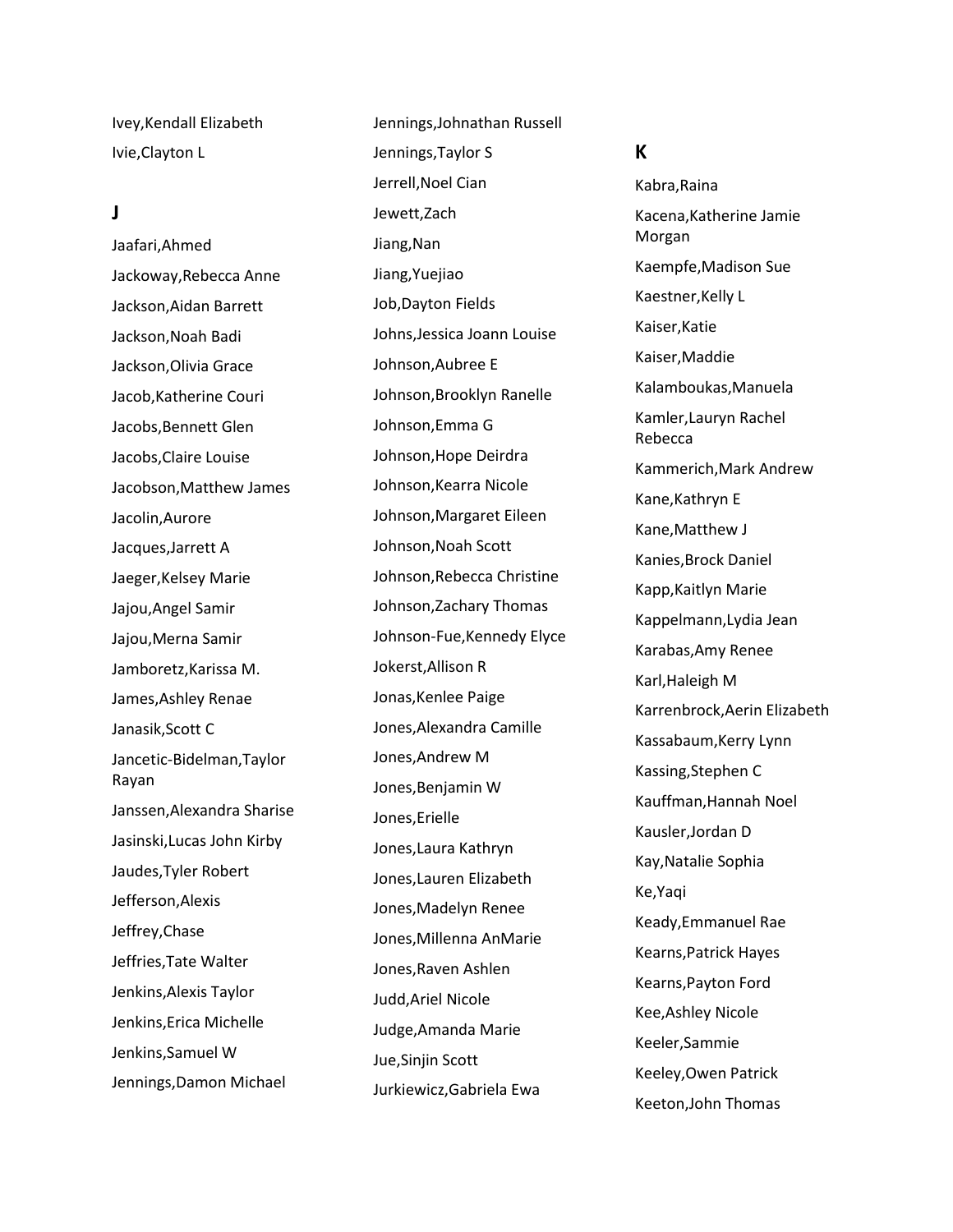Kegin,Meredith Estelle Kelleher,Caitlin Sunshine Keller,Amy Patricia Keller,Erin N Keller,Mary Christine Kelley,Sarah M Kelly,John Vincent Kelly,Lily Grace Kelsch,Alexandra Marie Kelsey,Colin Daniel Kelsey,Dana Alexandra Kemp,William Colin Kern,Christi Kerns,Audrey Mae Kerns,Hailey Lynn Kerr,Rachael Faith Kessel,Emily D. Kessinger,Cayla Rochele Keszycki,Julia Rose Key,Dana Marie Khan,Faaris Iqbal Khoukaz,Lea Nadia Khoury,Audrie Grace Kidd,Kathryn Rae Kilen,Emily Jane Kiley,Victoria Marguerite Killen,Brenna Clare Kim,Haeyoon Kimbal,Matt Kimminau,William Colton Kinder,Rachel Marie King,Courtney Taylor King,Jennifer Jean

King,Kiana Antionette King,Kristin Marie King,Patrick Delaney Kingdon,Erica B Kinghorne,Christian D Kinsey,Karlie Denae Kinslow,Dakota Bryce Kintzle,Aaron M Kirkland,Ellie Kirkpatrick,Justin Bradley Kisida,Finn Klarich,Joshua James Klarsch,Austin James Kleffner,Derek Thomas Klein,Hailee Rianne Kleinmuntz,Samuel Asher Kliethermes,Mason Ann Kline,Nicholas Patrick Kling,Cody Dalton Kling,Shannon Ketura Klingele,Jake Klumb,Alex Klusmeyer,Alexandra Jade Knamiller,Keyaira Lynn Knapp,Ryan Scott Knight,Madison Elizabeth Knopik,Emma Margareta Knuckles,Abigail Renee Knudsen,Alex Ansgar Koch,Josie Koch,Sasha Marchand Koenig,Joshua D Koester,Samantha Mary

Koetting,Sean Christopher Kokotovich,Amanda R Kollasch,Alexis Marie Komer,Rebekah Irene Konen,Baylee M. Kong,Jun Konneman,Layne O'Bryan Korcak,Helen Eva Ruth Kostiuk,Valeria Kovacich,Katherine Elizabeth Kovar,Hannah Rae Kovarik,Kaelyn Marie Kozlowski,Barley Paige Kpenu,Eyram Kwaku Kramer,Skyler Todd Kramp,Moira Marie Kranawetter,Jera Madison Kraus,Maddie Kreklow,Alexandria Renee Krenning,Joseph Gregory Kretschmer,Claire Elisabeth Krewson,Ben Krohn,Emily C. Kroner,Sean Michael Krueger,Thomas Roger Kruse,Elizabeth Kuhl,Sophie R Kuhlmann,Joe Kulczak,Nathan Kumar,Sharanya Arathi Kumar,Shray Kump,Ivory Rose Kunce,Ashley Lynn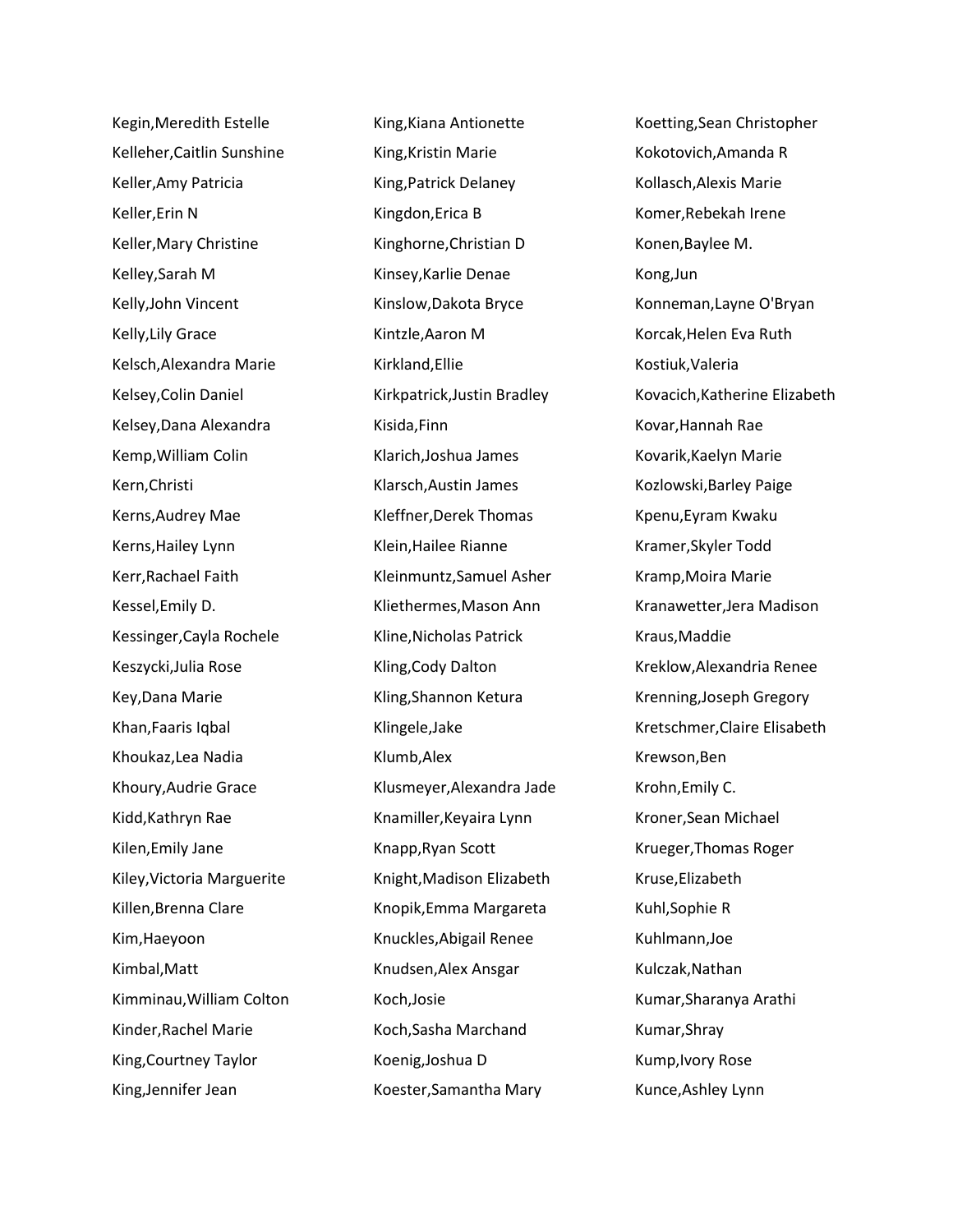Kunjummen,Nissi Abraham Kuntz,Brianna Marie Kunza,Patrick Scott Kusnitz,Sarah Renae Kutikkad,Sidharth V. Kuzila,Michaela R Kweon,Ian

### **L**

Labonte,Alyssa Kimberly LaChance,Madison Faith Ladd,Emily Elan LaFata,Alec James Lafrenz,Alicia Osgood Lager,Emily Elizabeth Laird,Ian Michael Lairmore,Ashton Rose Lalich,Alanna Lally,Brooke Elizabeth Lambert,Taylor L LaMonica,Anthony Joseph Land,Abby E Landis,Zoe L Lane,Katherine Clare Lane-Watson,John Nolan Langan,Grace Catherine Langen,Katherine Rose Langley,Cinnamon Lee Lanham,Maggie Ann Lannin,Justin Paul Lape,Bailey Dapene Lapka,Samantha P. LaPoint,Chaz

Lappin,Samantha Elizabeth Lasater,Chance Ray Latamondeer,Brenda Michelle Lathrop,Abby Nicole Laughlin,Matthew Kelly Lauritsen,Bridget Gwenevere Lavalle,Taylor Ashton Lavely,Stephen L Lavery,Collin Patrick Lawler,Katie Lawlor,Meghan Michelle Lawrence,Cayleb Laws,Abigail Pearl Lawson,Madison L Lawson,Shay Daniel Lazenby,Jordan A Lazinger,Sean Michael Le,Annie T Le,Kiet Anh Leak,Juliann Christine Leal,Hayley Camryn Ledford,Kelsey Elise Lee,Adam W Lee,Joanne Taeyoon Lee,Patrick Michael Leeker,Caitlyn Alyssa Lefatshe,Lefatshe Moagi Lehman,Kayla Suzanne Lei,Ann Yuhong Lei,Susanna Shwu-Jen Leiby,Jillian Lacey Leinauer,Kyle Thomas

Lenzie,Sarah E Leon,Bailey Scott Leonard,Madeline Faye Lepage,Emma Christine LePique,Mary E. Leppert,Lauren N.J. Lerner,Stephanie Anne Leventis,Theodora Ephrosinie Lewis,Morgan W Li,Jiaqi Liang,Anyi Liberty,Devon Gilbert Licavoli,Frank Lightle,Rhianna E Lin,Xiangyu Lin,Yujing Lingle,Sophie Frances Linneman,Dayna Leigh Lippelman,Liz Lirtzman,Jacob Samuel Lis,Eric Christopher Liscum,Taylor Jessica Litchfield,Kaitlyn A Liu,Mengkai Liu,Mo Liu,Shuyuan Liu,Weike Lloyd,Lexi Lockhart,Drew E Lodhi,Humera Sultana Lofton,Shelby Joy Lohmeyer,Abigail Elizabeth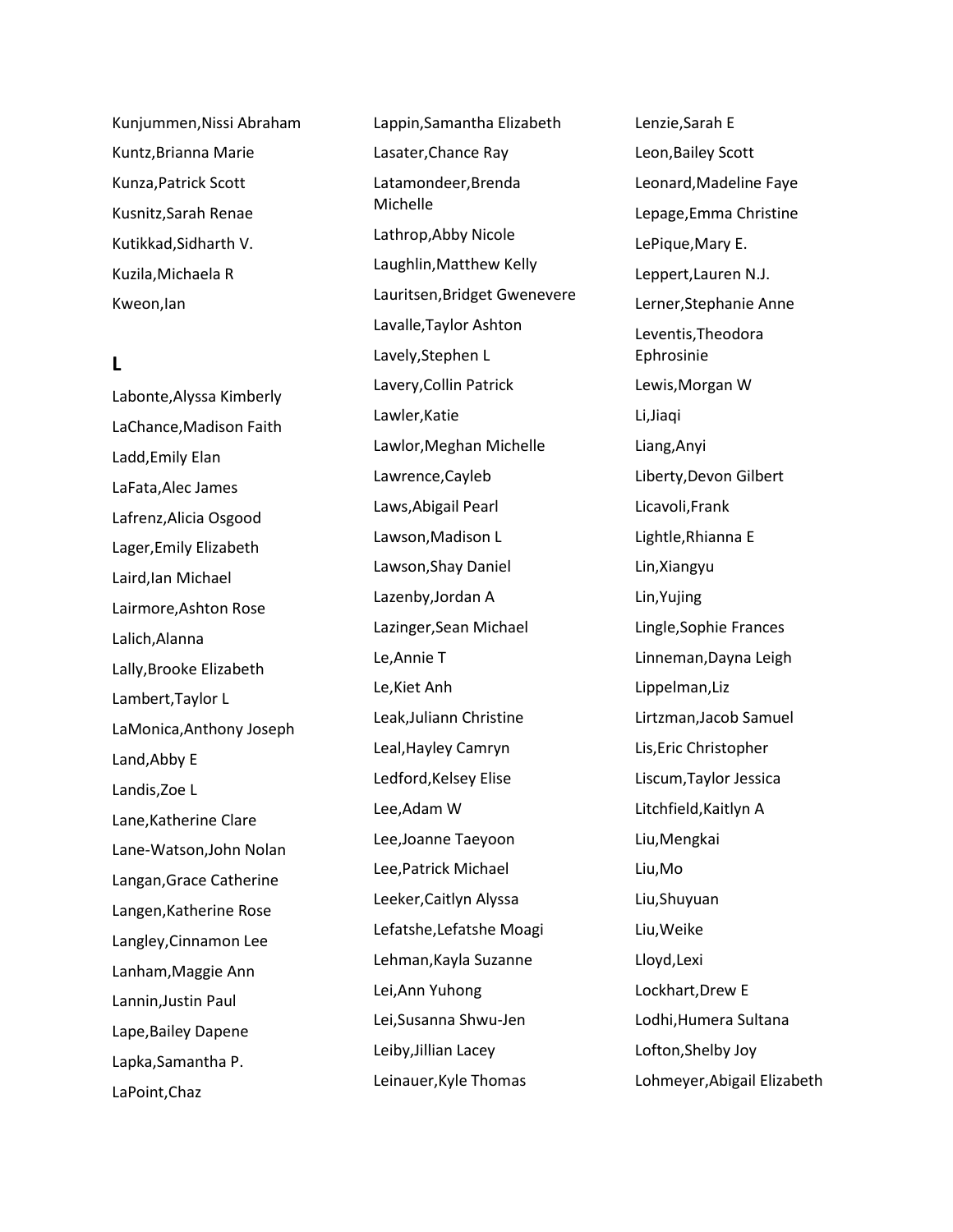Lonergan,Victoria Rose Long,Caleb Grant Long,Camryn N Long,Darren James Long,Kaitlyn Breanne Long,Tyler J Lopez,Brittany Michelle Lopez,Hannah N Love,Jack Andrew Love,Macy N Lovelace,Connor M Lovelace,Louie Clarence Lowe,Jacob A Lower,Emily Wynn Lowery,Caroline Paige Loy,Hannah Kate Luebbert,Gabe Luebbert,Sarah J Luetkemeyer,Claire Noel Lukasek,Xavier J Lundstram,Zoe Louise Lupu,Patricia Stephanie Luzecky,Katherine Marie Luzzo,Samuel James Lykins,Haley L Lynch,Nick Lyon,Margaret Lyons,Alex Sidney Lyu,Chenglin Lyu,Yueheng Lyu,Zhongyang

Maberry,Chloe Alexis Maberry,Trenton Allen Scott Machado,Andres E MacKinnon,Sean Patrick Maher,Dylan M Mai,Jared B Makarun,Maya Maldonado,Zachary Tyler Malinee,Emma Caitlin Olson Malone,DeMario J Mankus,Brittany Elizabeth Manley,Molly Kathleen Manning,Austin J Manring,Simon Edward Marchbanks,Mekinsey Rae Marks,Cassandra Maria Markt,Hailey B Marrs,Justin J Marshall,Brittney Leigh Marszalek,Elizabeth A Martin,Caroline Nancy Martin,Paul T Martin,Rachel Elizabeth Martin,Taylor Alyssa Martinek,Eloise Alexandra Martinez,Grace Rebecca Marulanda,Angela M Marushak,Jordan R Marx,Alex James Marx,Jennifer Caroline Mason,Amara Kay Mason,Kelsey Lynn Massa,Haley Elizabeth

Massey,Anna Marie Matsyokha,Daryna Yuriyivna Matthews,Shelby G Mattingly,Jordan Lynn Matz,Kathleen Alyse Maune,Ford Maurer,Thomas Clark Maxfield,Serena Alyse May,Nathan James Mayer,Mandy Mayes,William Mayfield,Bailey Marie McAnally,Mason Charles McAndrew,Callahan Mary McBride,Molly Mae McCarthy,Daniel Martin McCarthy,Erin Patricia McCarthy,Zoe Rae McCarty,Riley Marie Mcclintock,Connor J McCloskey,Katherine Elizabeth McConkey,Meaghan Ferne McConkey,Michael W McConnell,Kaitlyn V McCulla,Alaina Grace McCulloch,Kathryn Elizabeth Mccullough,Rachel E. Mcdaniel,Asya Maryam McDermott,Molly K. McDonald,Connor Scott McDonough,James Quinn McDougall,Brady Andrew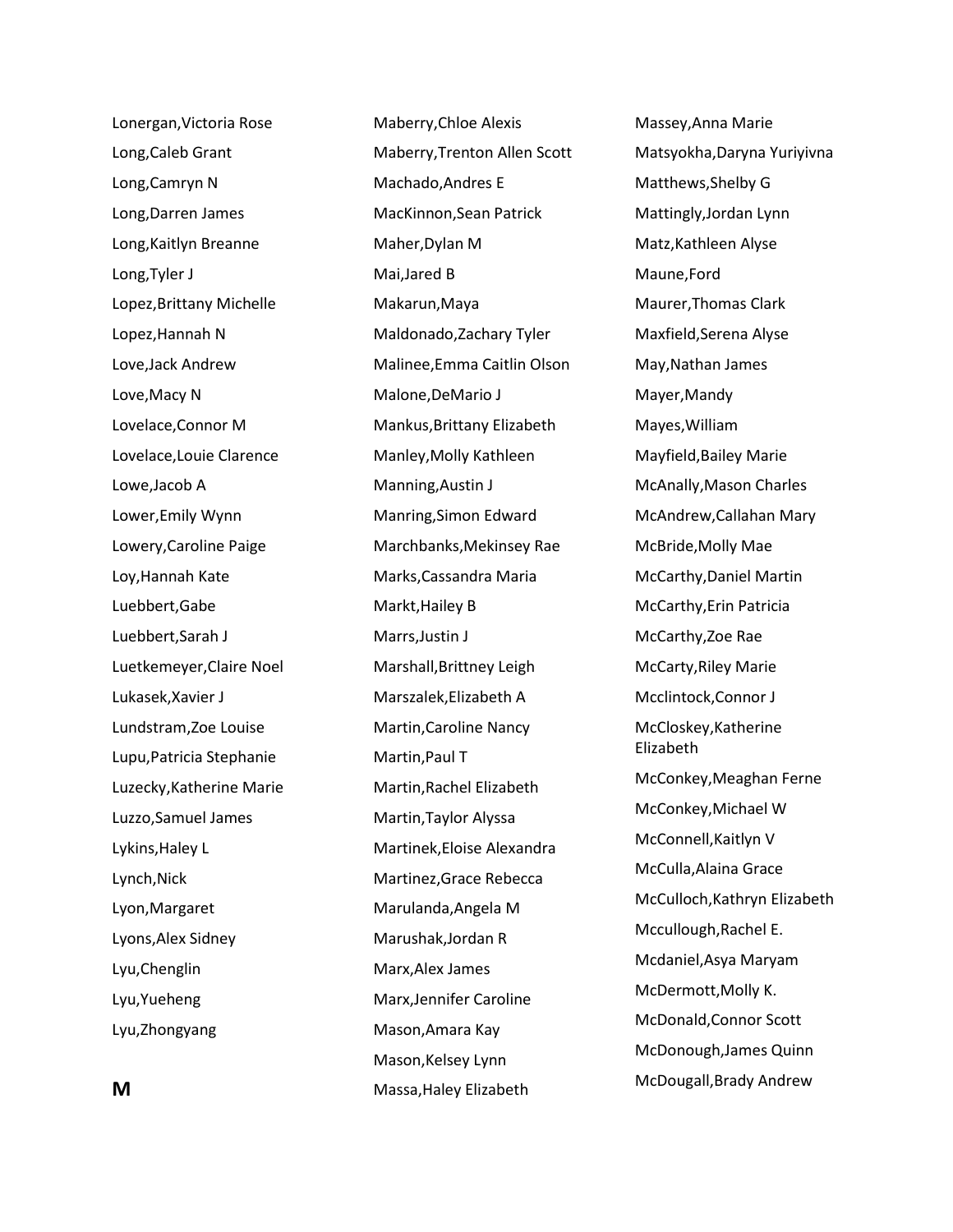McDowell,Sona Macheal McElfresh,Mitchell James McElmurry,Josiah Alan McEnery,Nicholas Patrick McEwen,Joshua Arthur Mcfarland,Erin M McGonagle,Sinead Marie McGrath,Colleen Bridget McIlwain,Katelynn M McKelly,Casey A McKenna,Sera Nicole McKenzie,Eric Lynn McKeon,Ryan Connor McKeough,Madison A McKernan,Madeline Nicole McKnight,David Deshawn Mcknight,Delaney R McLachlan,Ryan Patrick McLaughlin,Morgan E Mcleod,Caroline Grace McLeod,Megan P McMahon,Anna Marjorie McNabb,Mariah Rene McNear,Bradley Eugene McQueen,Seriah Eun Young Joo McRae,Trent Alexander McRaith,Kirstin Hall Mctague,Joe Meas,Angela Mebruer,Kelly Renee Mehelic,Abigail Marie Mehmedovic,Sejla

Mehta,Shay Meier,Emily C Meierhofer,Ashley Marie Meine,Brooke Alexis Melendez,Francisco Javier Memeti,Chloe Rae Mencher,Aaron Mendenhall,Katelyn Marie Mendez,Michael Manuel Mendonsa,Jack Geile Mensah,Jazmine Rosemary Mergen,Hannah E. Merkerson,Lydia Helen Mertes,Mary Madelyn Messenger,Elizabeth D. Messer,Max Messer,Riley Elizabeth Metter,Jessica Cassidy Metz,Haley Piper Metzger,Samantha Joesphine Meyer,Blake E Meyer,Deanna Marie Meyer,Rachel Alexis Meyer,Samuel I Meyerhoff,David Francis Meyerkord,Kelsey Claire Meyerkord,Kylie Meyerson,Molly Jane Miazza,Rachel Marie Micallef,Kayla Marie Michael,Madalyn L. Michaels,Margaret Mary Michno,Kelsey Siara

Mihalovich,Kacie J Milazzo,Caylie Ann Miles,Allison Jo Miles,Joshua A Miller,Aneesa S Miller,Bethany Jo Miller,Heather Marianne Miller,Ian C Miller,Josie Miller,Mason Bru Milligan,Ella Marie Mills,Abbey M Mills,Alissa Mae Mills,Madeline Lee Mills,Sydney Renee Miner,Joseph Michael Miner,Laura Jillian Minor,Ally Mintzlaff,Danielle M Miramonti,Sunny Miserez,Laura Michelle Mitchell,Andrew W Mitchell,Dejia Breannah Mitchell,Olivia K Mitzel,Claire Emma Moaton,Jordyn A. Mocker,Erin N. Moedritzer,Michael Joseph Mohler,Samuel Christopher Molinsky,Megan Katherine Mollett,Allison Paige Monchamp,Benjamin Matthew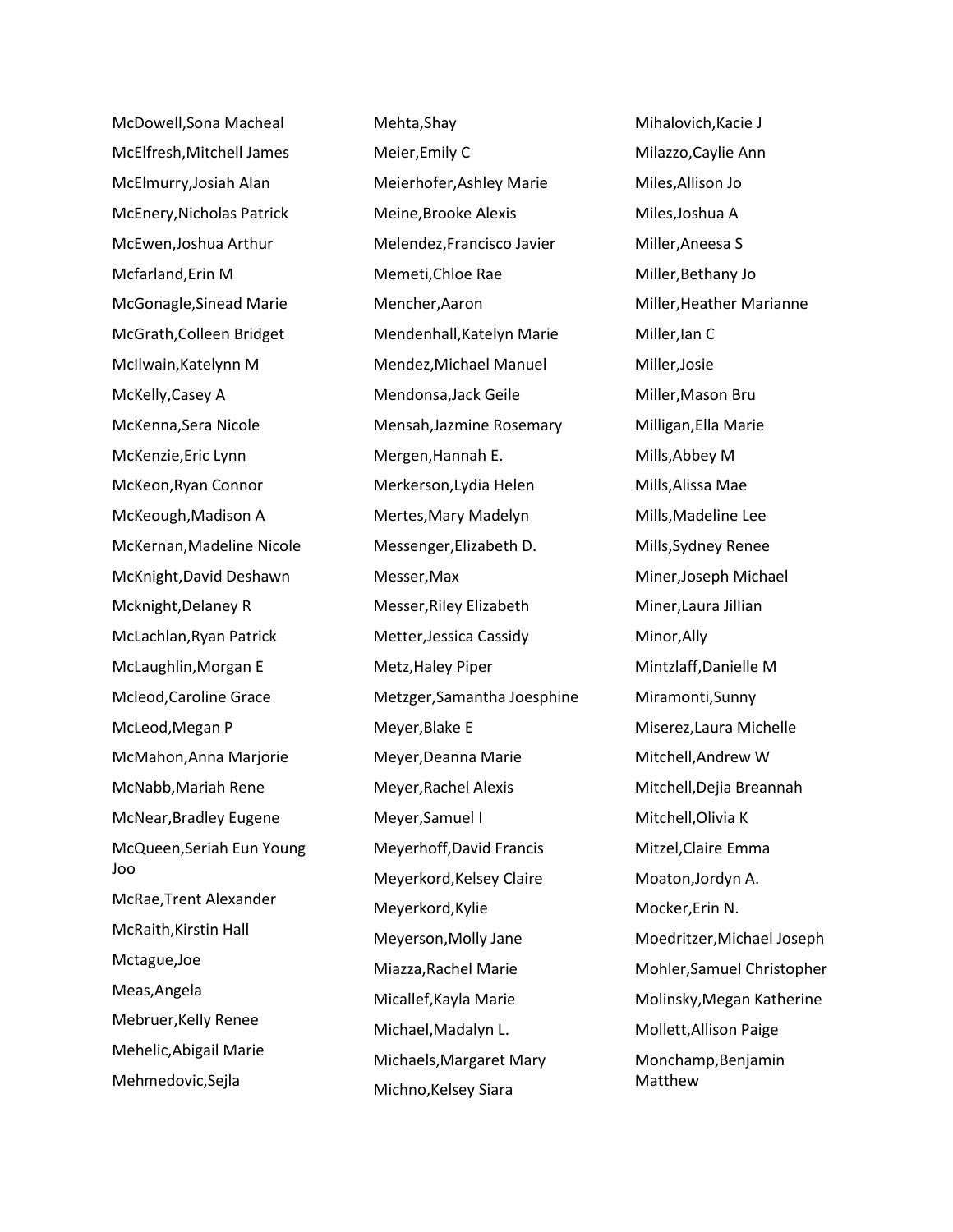Mongeon,Mikaela Ann Monteil,Abigail Eileen Montgomery,Alexandra Marie Montgomery,Amanda M Montgomery,Brooke O Montgomery,Zoe Abigail Moore,Anna Claire Moore,Anna Marie Moore,Rachael Catherine Moore,Sage Alexander Moore,Zairai Morcos,Toni Isabella Moreau,Maya Moreland,Zachary Ryan Morgan,Benjamin Michael Morgan,Kylie Nicole Morris,Jeffrey Paul Morrow,Sean Michael Morse,Helen Eleanor Morsovillo,Ricky Alec Mortelli,Lorenzo Giuseppe Mosier,Katherine Michele Mosley,Charles Lloyd Moss,Nate Moss,Skylar Taylan Motylewski,Jessica Patrycia Moylan,Evan T Mozer,Jacob Austin Msechu,Louisa Sage Mundwiller,Macy H Munie,Cassidy Anne Munlyn,Alyssa Noelle

Munson,Alec Wayne Munson,Patric David Murphy,Alicia Iliene Murphy,Devin Bascha Murray,Amanda Morgan Murray,Casey Rae Murray,Hannah Margaret Murray,Tyra Monique Musgraves,Ben Myers,Brandon J Myers,Hannah Beatrice Myers,Kayla Marie Myers,Oriana Tran Thien Myers,Sara Nicole

### **N**

Nabb,Hannah Mae Nagel,Jaidan A Nam,Su Min Naumann,Ellie M Naylor,Kaitlin Elizabeth Lynn Nedelco,Sophie Ann Neel,Emma Aurora Neff,Paige Marie Negron,Matthew Micheal Nelson,Benjamin Covely Nelson,Jessica Rachel Nelson,Sabrina Autumn Nelson,Sierra M. Nelson,Tawnie Erin Nelson-Ochs,Eva C Neubauer,Lauren Elizabeth Newberry,Brett Bernadette

Newman,Charlotte Newman,Erin Wilson Newman,Mary Grace Newsome,Jaden Nicole Newton,Macgyver Scott Newton,Mariah Newton,William Jarod Nguyen,Alice Vothienan Nguyen,Julie Anne Nichols,Max Nichols,Shane Alexander Niehaus,Emily A Niemuth,Jon D Nieters,Amanda M. Ninichuck,Alexa Shea Nkansah,Beatrice Mills Nolan,Ryan O'Brien Norberg,Alyssa Paige Normington,Kathryn North,Isabella Mary Northrop,Adrianna J Norton,Jill Noser,Melanie Claire Novak,Emma N Nunez,Vicky Melanie

# **O**

Obenhaus,Rachel E Obermark,Heidi Rose O'Brien,Erin Katherine Obrien,Jack Davis O'Brien,Mary Katherine Ochs,Nicole Mary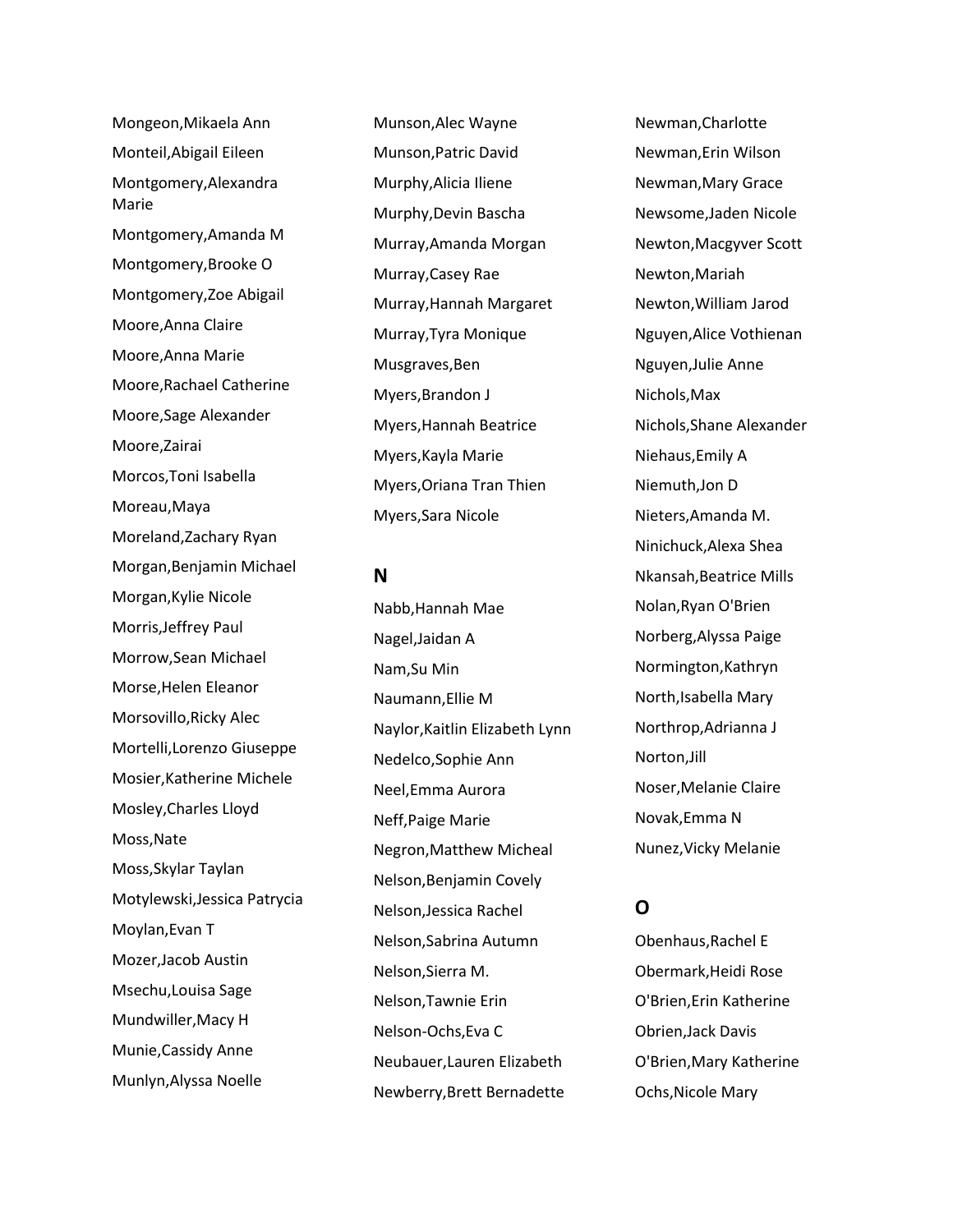O'Connor,Tara Leigh O'Dell,Scott Patrick Odu,Paul C. Offutt,Jaiden Leigh Ogle,Peyton Elyse Okafor,Darlene Chioma Okanovic,Ilda Okeson-Haberman,Alexandra Elise Okoli,Chinua Oluwatumininu Okyere,Kismet Olds,Taylor Mackenzie Oliphant,Morcquess D Oliver,Rebecca Olson,Erika I Omar,Abdul Habib O'Neal,Chase Joseph Orchard,Laney Orf,Abigail Ann Orozco,Dezirae Lillian Orr,Cameryn Taylor Ortega,Madison Taylor O'Russa,Megan Mary Oser,Hayden T Oser,Lilly Ann Osher,Michael Scott Oster,Camille Knabe Overby,Sarah K Overschmidt,Allie Overton,Anthony Nicolas Oveys,Pyam Owens,Ashley Marguerita

#### **P**

Pace,Natalie Catherine Padilla,Drew Paffumi,Haley Anne Page,Madison Claire Pagliaro,Ashlyn Susan Pajor,Harrison Lars Panicola,Grace L Pappas,Brandon Nicholas Paraino,Henry Thomas Pardalos,Komini Marcus Parker,Adia A Parker,Bella Parker,Jessica R. Parker,John Gideon Parsons,Julianna Tess Pashia,Carli Linn Paska,Jill Christine Patel,Ishita Rasik Patel,Maya Ashvinkumar Patel,Nisha Navin Patel,Ravi Nainesh Patel,Vishal R Patterson,Anthony Edwin Patterson,Sean Patton,Derek James Pauwels,Fee Pavia,Matthew Louis Paynter,Kaitlin P Peak,Jake Peana,David Peck,Myron King

Perreand,Elsa Louise Perreault,Mary Clare Peters,Justin Peters,Stella R Petershagen,Cole Ryan Petro,Rachel Annette Ilona Petska,Taylor B Petti,Noah Jerome Pfetcher,Jack Kevin Pfister,Jewell Elise Phelan,Kaitlin Jo Phelps,Gus Philippe,Mackenzie Louise Phillips,Willa D Phipps,Ashley E Picchietti,Julia Marie Picchiotti,Katherine Elizabeth Pico-Vazquez,Diego Manuel Pierce,Bri Pierson,Bailey R Pilkington,Taylor Jeffrey Piotter,Emelyn Clarice Pirrone,Sean Vincent Pitt,Reagan Allee Pizzo,Vincent Michael Plaster,Madison Taylor Plecas,Ante Polikov,Rylan Scott Politte,Emma Gabrielle Polizzi,Emily Pollihan,Camden Thomas Pollihan,Kellen John Polniak,Megan Alexandra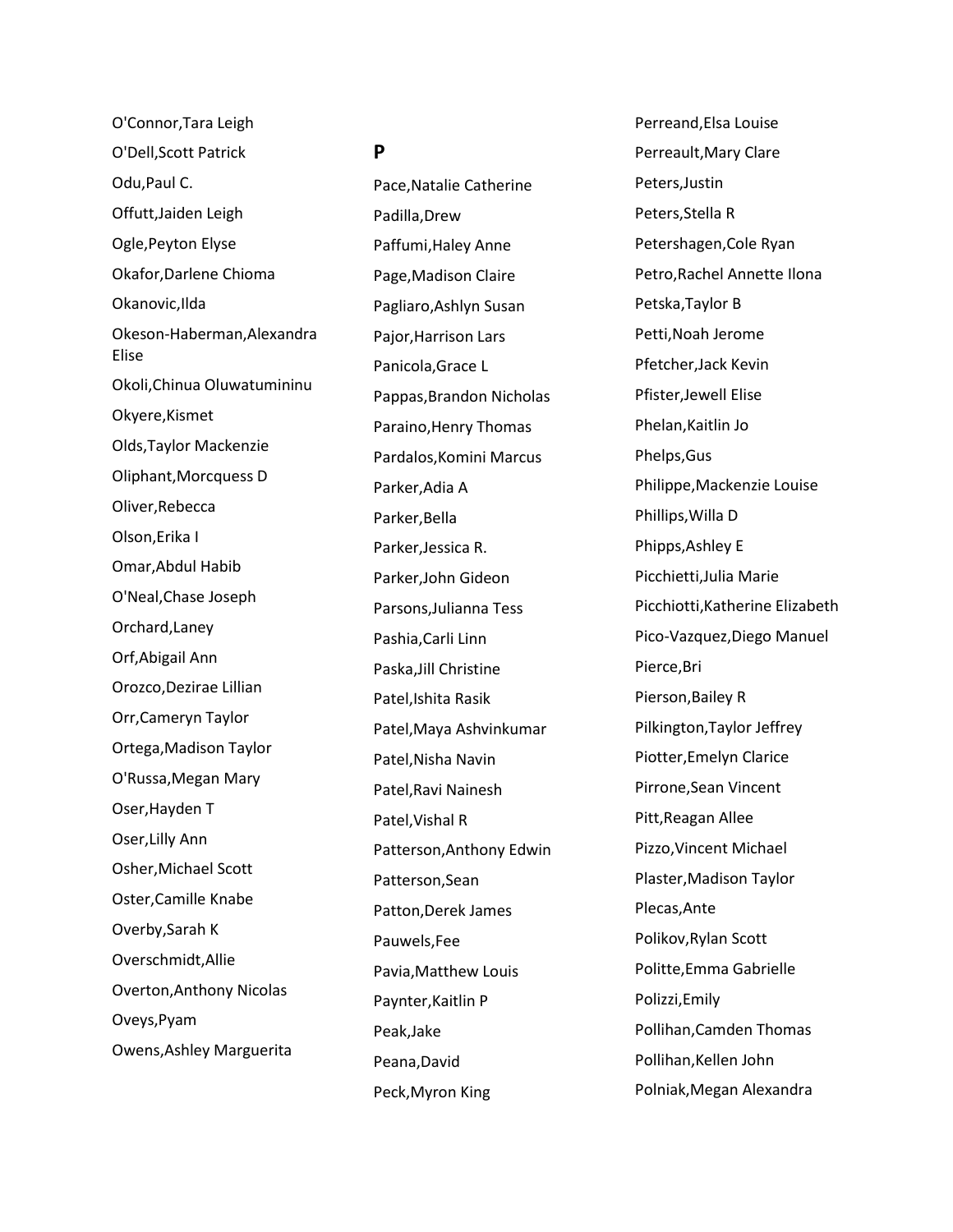Ponte,Abigail J Ponzer,Sarah Lena Pool,Jasmine Briona Poppe,Grant Portell,Hayley Lynn Porter,Aleigh Danielle Porter,Samantha Nicole Poticha,Brandon R. Potochnic,Jonathon Robert Potrzeboski,Mary K. Potter,Megan Elise Poulos,Nicole Marie Powell,Andreya Nicole Powell,Taylor Wilson Power,Faith E. Powers,Thomas C. Prather,Nathaniel Keith Premkumar,Keerthivaas Prewitt,Mackenzie R Pribe,Sarah M Price,Elizabeth Anne Price,Taylor Kay Price,Tyler James Principato,Elizabeth Catherine Pritscher,Kassandra Ann Pruneau,Elizabeth Joy Przybocki,Lena M Ptasienski,Jackson Paul Pudil,Paul Christopher Pudlowski,Emily Mae Puleo,AJ Pyeatt,Adrienne R.

# **Q**

Quinn,Dawson E Quinn,Holly Caitlyn Quoss,Stephanie Elizabeth

#### **R**

Racette,Sophia Ann Raddant,Andrew Miles Ragan,Genevieve Anne Raith,Kaitlyn M Ramirez,Sofia Ramirez-Salazar,Edith Elizabeth Rand,Elizabeth Kate Randall,Elizabeth A Raney,Emily Jane Raney,Nathan L Ranfeld,Mckenna Joy Rao,Rohit Kodancha Rathert,Elizabeth Erin Raub,Rachael R. Ravert,Alexandria Glenn Rawat,Suryanshi Ray,Garrett Alexander Ray,Mike Louis Raza,Nadia Read,Madison Danielle Reape,David Patrick Reddick,Colton S Redington,Mia Elizabeth Redmond,Anastasia Redmond,Iris D

Reed,Deja A Reed,Kennedy Marie Rees,Michael James Reese,Kristen Dianne Reeves,Mary Grace Rega,Carter Lynn Regan,Lauren Noelle Yukiko Reich,Kathryn Rose Reichel,Brittany Lee Reichert,Katelyn Dianne Reiher,Elizabeth Lee Reiling,Claire Marie Reinsch,Brooke Angeline Remacle,Alyssa A Renshaw,Avery Clare Renshaw,Mason Resnick,Jacob Morris Reusch,Chad Austin Revord,Reilly S Reynolds,David J Reynolds,Dayan A Rice,Kamryn Kay Rice,Natalie Elizabeth Rice,Ronin Patrick Rich,Zoe K. Richards,Matthew Joseph Richardson,Laura Nicole Richardson,Maria Shea Richardson,Pate Elizabeth Richenberger,Casey Rae Richie,Summer Marie Richmond,Jeremy Tate Richter,Madeline Brooke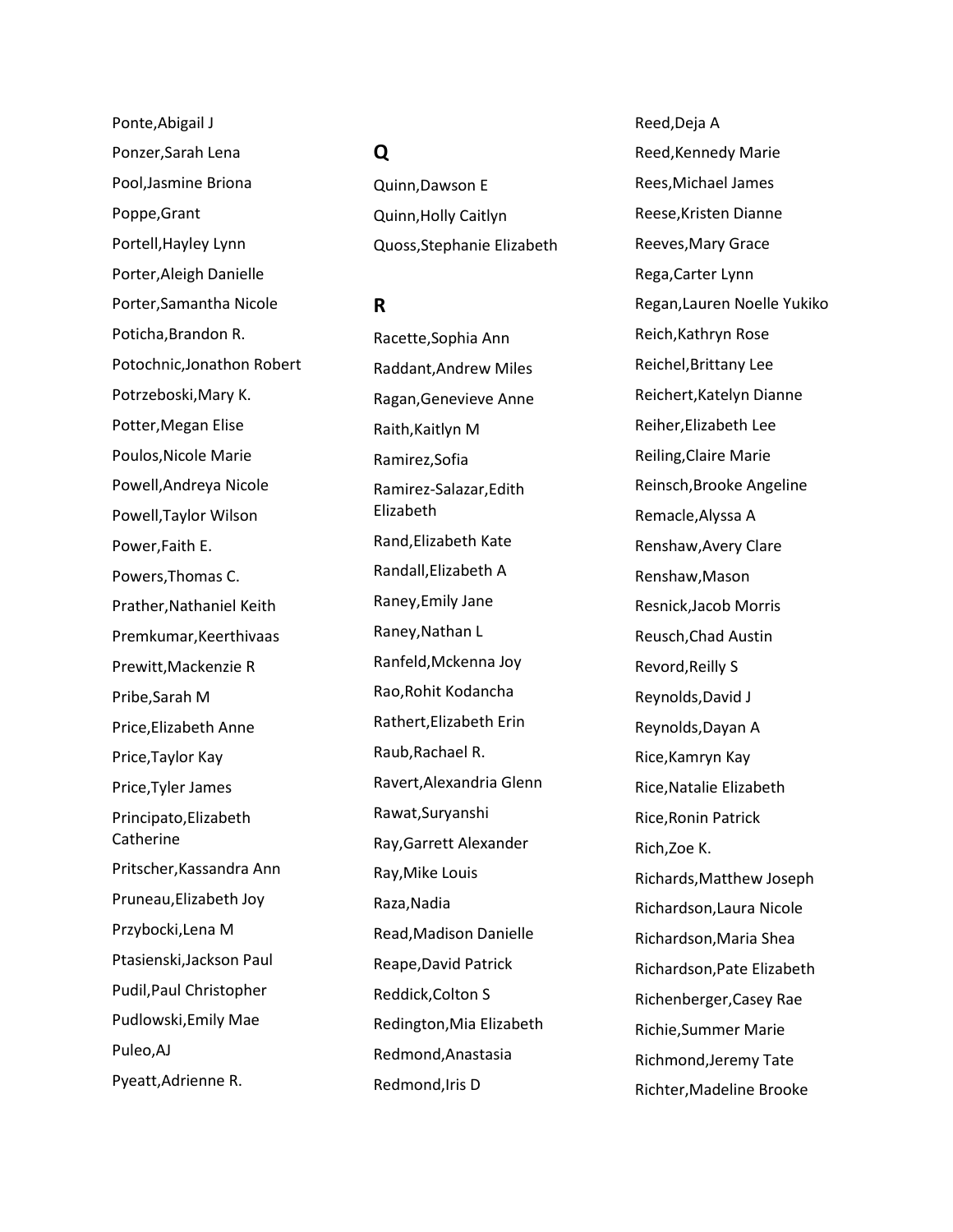Rickabaugh,Tessi Muskrat Ridder,Ben Rider,Daniel Joseph Riechmann,Tyler Scott Rief,Jacob Walker Ries,Abbie Ripley,Alyssa R Risse,Lillian Hope Ritter,Payton L Rivera Hassemer,Sophia Patricia Rivera,Leticia Lexy Rizzolo,Nicholas Stephen Robaina,Haley Elizabeth Robaska,Allison Catherine Robbins,Nick Roberts,Andrew James Roberts,Kaitlyn Nicole Roberts,Kyle B Roberts,Preston Dean Molano Robertson,Hannah Noelle Robertson,Sydney Nicole Robertson,Taylor Nicole Robertson,Trae L Robinson,Kayla Shannon Robinson,Rachael Allysa Robinson,Tonesha J Robinson,Zachary Robert Robison,Haley Ann Rock,Danielle Corinne Rodgers,Alexis Quinn Rodgers,Mikayla R Rodman,Alex

Rodney,Alana R Rodrigues Capile,Anna Carolina Rodriguez,Clay Roebke,Trenton W Roettger,Emma Elizabeth Roettger,Jack Edward Rogers,Ashley Michelle Rogers,Jenna Rose Rogers,Mackinlee Nicole Rogers,Phoebe Alma Rollie,Brandon Austin Rolling,Ayana Clara Romer,John William Rong,Emily X. Rook,Taylor Nicole Rooney,Lucas Roselli,Monica Rosenberg,Karalyn Brooke Rosendale,Dynamite Rosentreter,Claire Elizabeth Ross,Emma Lauren Ross,Julia L Ross,Shakira J Rosso,Katherine Ann Roth,Clare Elena Rothwell,Olivia S Rottinghaus,Kylan Thomas Rouder,Benjamin Antonio Rougeau,Claire Nicole Roush,Alex S Roustio,Annalee G. Rowe,Darian Carol

Rowe,Katie Rowling,Zachary Lee Roy,Nathan Garrett Rucker,Austin Jonathan Ruffin,Jamese Runge,Brooke Runge,Paulina M Rush,Keisha R Russell,Derik Robert Brandon Ryan,Shelby Suzanne

# **S**

Saak,Julia Caroline Sah,Sahil Sahudin,Maddie Saiyed,Zara Asif Salathe,Victoria Nicole Salerno,Bella Sales,Natalie Sue Salgado Bettan,David Javier Joseph Saltzman,Sarah Elizabeth Sambolin,Samantha Samson,Jackson C Sanchez,Leah Michelle Sandcork,Kathryn P. Sanders,Grace Elizabeth Sanders,Lauren Ashley Sanford,Lauren Adelaide Santilli,Ariana R Santos,Jessica Leigh Sapaugh,Alexandra Lane Sattler,Kirsten Danielle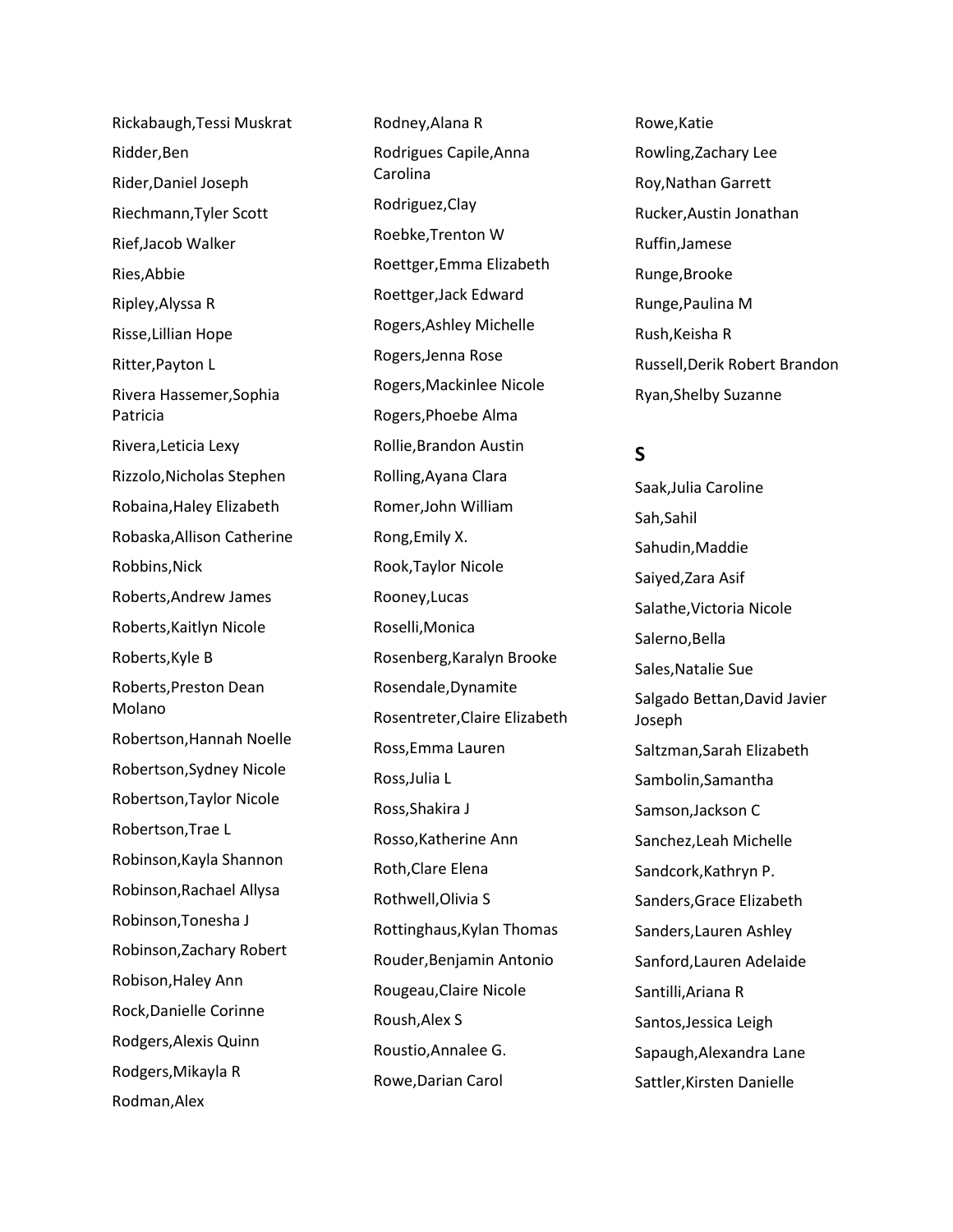Sauer,Jake David Saunders,Kiersten Rena Savage,Devin James Savidge,Briana Elizabeth Sawyer,Kaitlyn Meelan Scamurra,Zachary W Scanlan,Bryan Erik Scaturro,Mia R Schallenberg,Mary Claire Schamiloglu,Bulat Z Schanzle,John Charles Schaub,Austin Thomas Schaub,Hayley Marie Schenberg,Emily Paige Scherff,Layna Lauren Scherrer,Sarah K Schick,Evan Joseph Schieber,Morgyn Eulalia Schiller,Ryan Patrick Schinker,Bradley Michael Schlager,Andrew J Schlote,Sarah Elizabeth Schlundt,Kellen Dennis Schmidt,Ellen Lorraine Schmidt,Joseph Schmidt,Madison Elisabeth Schmidt,Morgan Ashley Schmidt,Robert Riedel Schneider,Lindsay Brooke Schneider,Sara Kira Schneiderjohn,Nathaniel J. Schnelle,Ben Schnitker,Ryan Michael

Schnur,Mike Schoessling,Kelly M Scholtes,Karlee Ann Schott,Madison Fairchild Schrader,Liz Schrand,Luke W Schreck,Blake Schreuders,Mikel Cristoph Schrivener,Heather Leigh Schroder,Madison Lehua Schroeder,Josh Schroeder,Luke Leyden Schroeder,Savannah Sabrina Schuermann,Sarah Ellen Schuette,Allison R Schultheiss,David A Schulz,Allison P Schulz,Justin M Schulze,Brendan Michael Schulze,Christine Schumacher,Isaac Douglas Schwartz,Emma Caroline Schweikert,Nico Schwinn,Madison Camille Scott,Andrew Joseph Scott,Karrington Lauren Scott,Leah R Scott,Ridley C Scully,Emily Noelle Sechrist,Anna Michelle Secrest,Drake Alan Sedlacek,Kieran Shea Seeling,Patrick

Seely,Katherine Ann Seever,Katherine Marie Seidler,Abigail M Serrin,Greta Ann Sethi,Anmol Setley,Savannah Marie Severiche,Wendy Cecilia Sexe,Elijah James Shadrick,Tiffany Ann Shah,Adit A Shangraw,Erica Lynn Shapiro,Mikaela Nicole Sharp,Alexandra Sommer Sharpe,David L Shattelroe,Sydney Nicole Shaw,Alexandria Castle Shaw,Emily G Shawn,Donia Shea,Riley A. Shearn,Andrew R Sheehy,Natalie Diane Shemwell,James Mitchell Sheng,Guo Shepard,Victoria Danielle Shepherd,Colin Shepherd,Hannah Kim Sherwin,Allyson Paige Sheth,Stuti Parimal Shi,Daniel Shields,Robert Moore Shikles,Alyssa Marie Shipp,Kaitlin M Shock,Justin Conner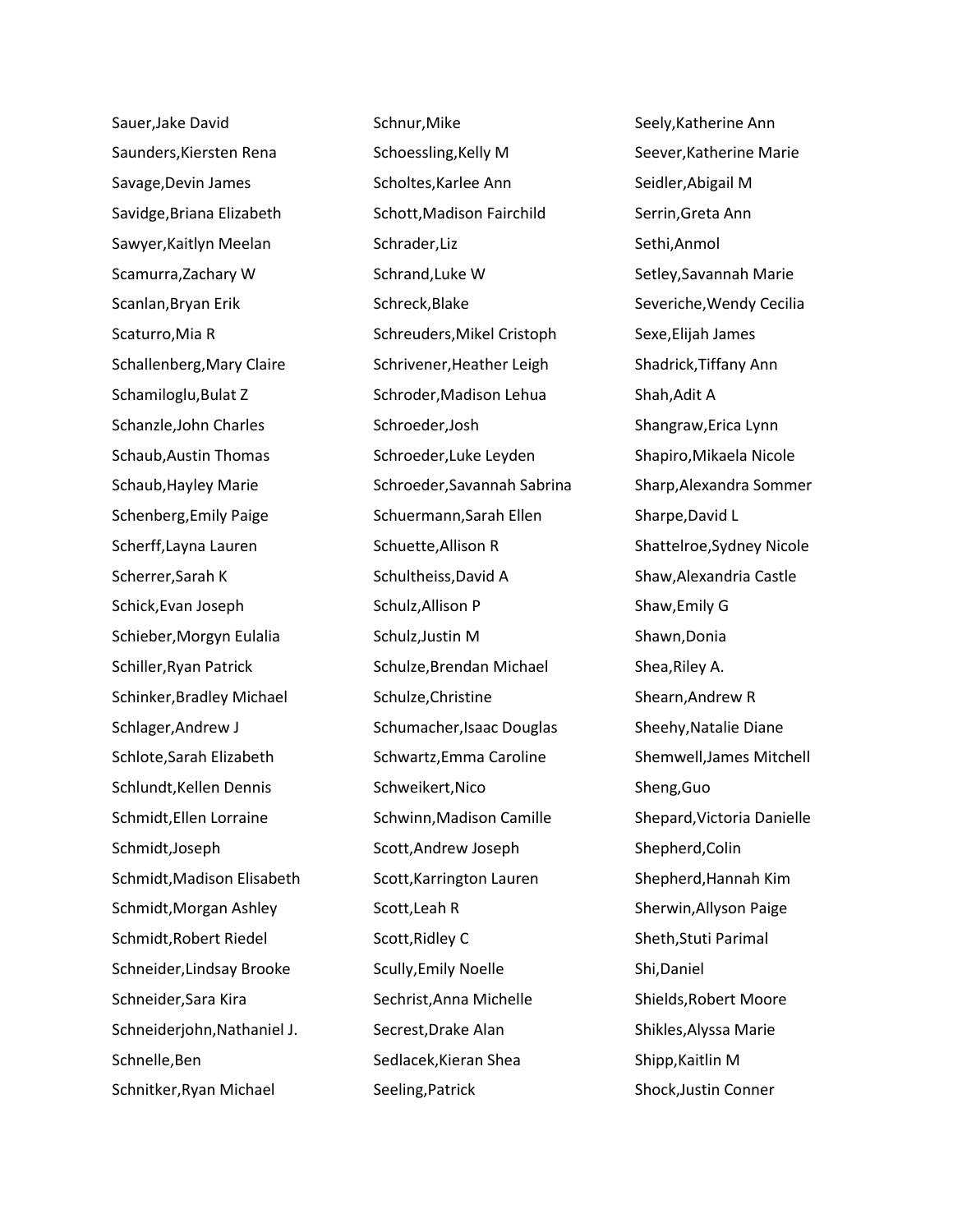Shoemaker,Chloe J Shoemaker,Karlie Diane Shonekan,Faramola O Shumate,Brooklyn M Shumate,Ethan Brody Shupe,Zachary Jarrett Sibalo,Abdulah Sides,Andrew Isaiah Sieckmann,Alexandria M Siefert,Rosemary Ann Siegel,Lillia Rachel Siemens,Eric Hamilton Sierra,Ariel Elaine Sigler,Russell Lynn Signorelli,Claire Elizabeth Silbar,Madeline Lee Silverberg,Alyssa Brynn Silvey,Heather N Simmons,Lynnya Donyell Simmons,Thomas Giavanni Simms,Andrew William Simms,Jazmin Monae Simon,Claire Elizabeth Simon,Daniel Simon,Eric Simon,Karissa N Simpkins,Lina C Singh,Danny Singleton,Alexis L Sinha,Nishant Rajiv Sinkler,Steven Kent Siro,Alexander L Sisson,Dalton Kaylann

Sitkowski,Alyssa Nicole Sivils,Henry Blake Skrade,Anna Elise Skrivan,Patrick Connor Slobaszewski,Sarah Elizabeth Smalley,Devin Keith Smith,Ashley D Smith,Camden Marshal Smith,Christopher Calvin Cody Smith,Dana Christine Smith,Douglas James Smith,Elizabeth Louise Smith,Emily Lucille Smith,Emma Nicole Smith,Gillian Le Smith,Kristian Dawn Smith,Morgan Haley Smith,Samuel Clarkman Smith,Sidney E Snelling,Jack Houston Snider,Denver Anne Snoke,Hannah N Snow,Amy Nicole Snow,Nicole Snyder,Ashley Lauren Snyder,Emily Marie Snyder,Matthew A So,Joshua Ryan Sobczak,Abbie Soehngen,Matt Soh,Minsoo Soldner,Charlotte Faye

Solidum,Ezra Marie Sondermann,Nicholas Roth Song,Jessica Li Song,Kiwon Sonnenberg,Greta Katherine Sopko,Jonathon Sorto,Kayla Anise Soucie,Kip Spalding,Natalie Elizabeth Spapperi,Gabrielle K. Sparkman,Thomas Sumner Spears,Calvin Richard Spencer,Joel T Spindler,Mary C Spratt,Alexa Nicole St.John,Alexis Elizabeth Stack,Sarah Kathleen Stafford,Austin N Staley,Jessica E. Stallbaumer,Holden Morgan Standlee,Emily A Starks,Allie Renee Sereyroth Starnes,Carter Benjamin States,Andrew Paul States,Joshua Alan Statler,Caroline Elizabeth Stawinoga,Molly I. Steele,Carsen Mahrie Steele,Jonathon Ryan Steele,Sidney R Steffen,Angela Elizabeth Stegeman,Dj Stegman,Ashton N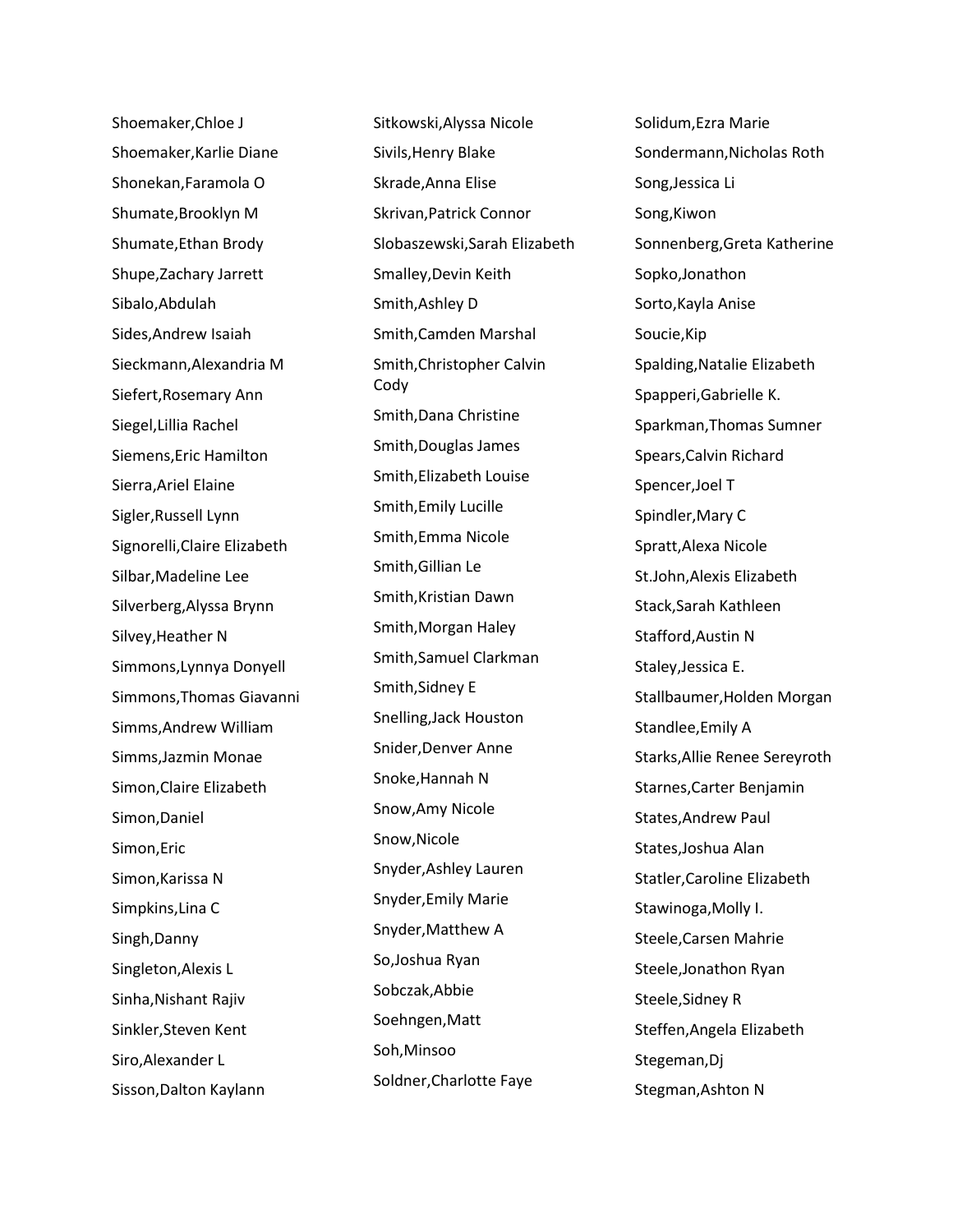Stein,Ethan Jacob Steineman,Amanda Kay Steinman,Seth L Steinmetz,Colton Michael Stelzer,Jalin Anika Stephens,Ali Elizabeth Stephens,Joseph Nicholas Stern,Carly Michelle Stevens,Naomi M Stevenson,Katherine A Stevenson,Patrick F Stevenson,Shyann Lanae Steward,Alissa Nicole Steward,Andre James Stich,Sarah R Stickle,Tristian H. Stiebel,Kyle Jeffrey Stigall,Lane Garrett Stingley,Ellen C Stitz,Michael Joseph Stober,Mary Kate Stockton,Jacob Lee Stockton,Ryan Baldwin Stoker,Amanda M Stollenwerck,Annabel E Stone,Carson Glen Stone,Evelyn E. Stone,Joshua Austin Stone,Kaitlynn Cierra Stoops,Stephen Chase Storvick,Annika Lynn Stout,Jessie Marie Stout,Matt

Stout,Mitchell John Stow,Piper K Strbac,Zoran Strelitz,Brittany Nicole Strong,Griffin McDonough Stroyeck,Maximilian Struckhoff,Dominic Joseph Studer,Kent Stueck,Joshua S Stuglis,Michael Kenneth Sturgell,Kaelyn Paige Sturtecky,Ali Louise Suarez,Jack H Suddeth,Payton Elizabeth Suggs,Cason Miles Sulkowski,Kaitlin Norris Sullivan,Isiah Charles Sultan,Rebecca Alice Sun,Fanxi Sun,Fanya Sun,Wenting Sutter,Grace A Sutter,Sydney Ann Sutterer,Jennifer Marie Sutton,Ardriannah Kymali Sutton,Briann E Sutton,Emma K Sutton,Myca Leigh Sutton,Naya Cheyenne Swan,Mathew R Swan,Nathaniel L Swearingen,Veronica Paige Sweeney,Devan McKenzie

Sweetwood,Hannah Jill Swetnam,Mary Jane Swindle,Taylor Lynn Sy,Victor Thanh Szarnecki,Natalia Caroline Szarnecki,Stephanie Alicia

## **T**

Tait,Andrew Joseph Takaroff,Rachel Leigh Tallmage,Jack Allan Talpers,Lexie A Tang,Jiakun Tang,Qisheng Tang,Xiaoya Taranissi,Yasmeen Ahmed Tarr,Stephanie Elise Tauchen,Abbey Anna Taylor,Jessica Erin Taylor,Kristina Dean Teague,Zac T Teehan,Megan Elizabeth Teoh,Ian Terry,Devon S. Terzich,Natalie Rose Teubner,Saxon B Thater,Casey Aaron Thiemann,Nora Jane Thomas,Allison M Thomas,Christina Priya Thomas,Isis A Thomas,James L. Thomas,Jessica Marie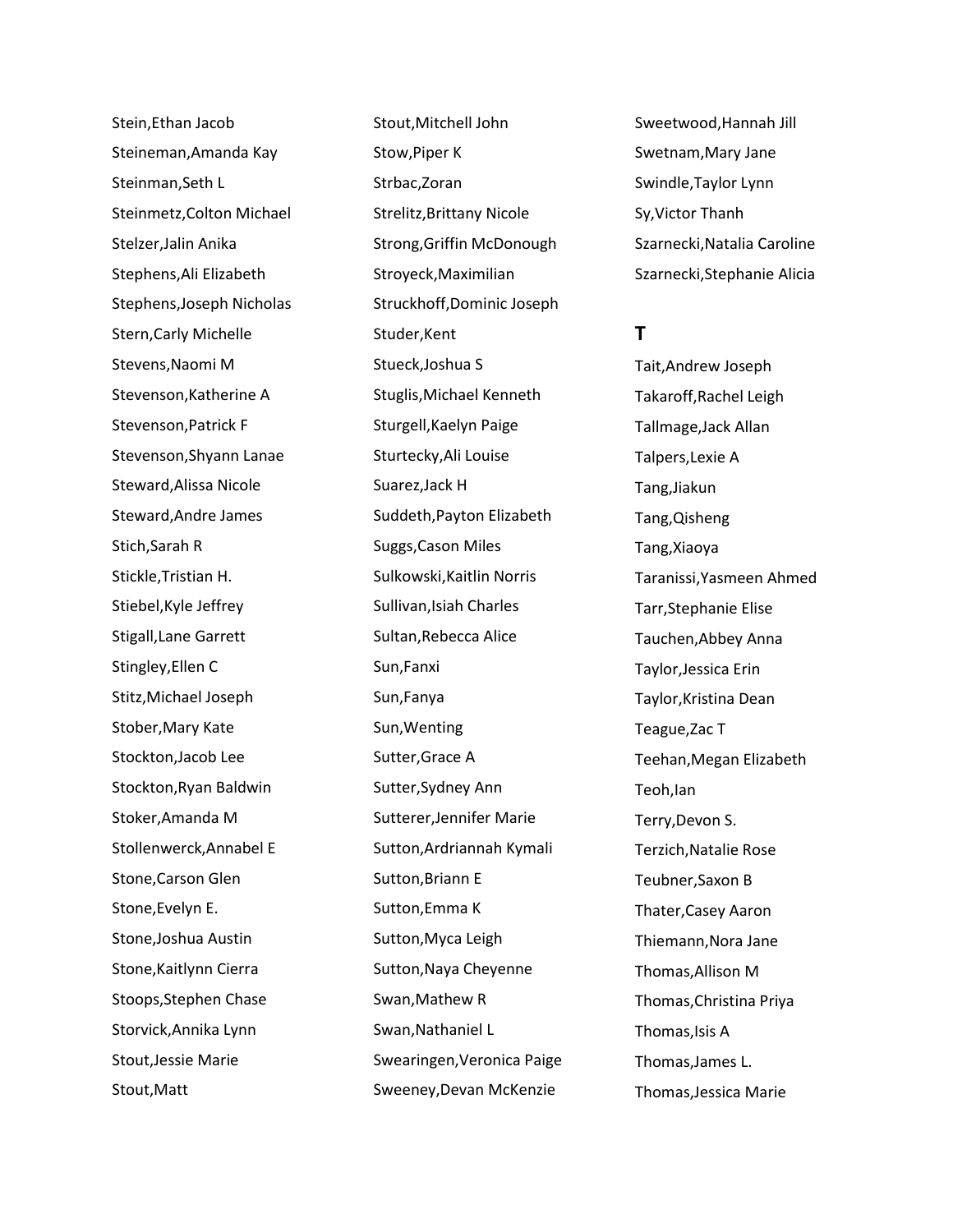Thomas,Kira Cade Thomas,Leon Thomas,Tyson M Thompson,Chandlor Andrew Thomsen,Ian Nelson Thorpe,Annabel Louise Tibbles,Geoffrey M Tidwell,Elise Alexandra Tierney,Nicole Marie Tifase,Jessica Oluwatosin Timmermann,Alexa Kristine Tipton,James C. Todd,Madeline Claire Tomita,Cosette Nicole Toney,Alan Michael Tonyan,Jared Bernard Touzinsky,Victoria H Towns,Madison Marie Townsend,Dawson Wyatt Stone Townsend,Hannah R Trabue,Lorenzo A Trafford,Mason A. Trammell,Tori Tran,Tsoi Tac Trantham,Ian Michael Trau,Elizabeth Clark Trembley,Christina Merrill Trepasso,Bridget Maria Tretter,Anthony R Trickel,Erin M Trindade,Dinis Andre Triplett,Tatyanna Aleicia

Trippel,Ryan Scott Trivundza,Blake Michael Trokey,Lucie R Trout,Alex Troyer,Luke Dalton Trudeau,Alicia Nicole True,Eric James Trueblood,Ashley Renee Trujillo,Erin N. Trzecki,Nicholas Reed Tschampel,John A Tsui,Wai Yiu Tuccillo,Aldo J Tucker,Hunter James Tucker,Sydney Tuholske,Lucy A Turner,Sadie Dawn Twombly,Brayden Elliott Twombly,Chris Tyler,Jasmyne R Tyler,Ryan Garret

## **U**

Uhlmann,Ace Ung,Caitlin

## **V**

Vacante,Alaina Renee Vacca,Grant William Valchar,Ryan Thomas Valenziano,Claire Patrice Valleroy,Tessa Rose Valleroy,Zachary Edward

Van Becelaere,Shawn Edward Vanatta,Jaynie E Vancheva,Eliza Stanislavova VanDeren,Bailee Reese Vanronzelen,Hailey Anne Vaoifi,Sabrina Michelle Vaughan,Colton James Vaughn,Ethan James Veinbergs,Lukas Reinis Velazquez,Jessica Nicole Ventrillo,Sam Verhulst,Conner D Verhulst,Isabella Verhulst,Weston Albert Vermaire,Mikella M Vincent,Matthew Brian Vinzant,Delanie Dee Vitale,Olivia Renee Vogel,Cody Alexander Vojta,Adam Laurence Volk,Alexandra E. Volz,Alex von Rautenfeld,Julius Ingmar Lyne Voss,Sofia Pauline

## **W**

Wadle,Shayne Matthew Wages,Breanna Rae Wagner,Andrew Christopher Wagner,Jeremy Steven Wagner,Katie Wagner,Margo Marie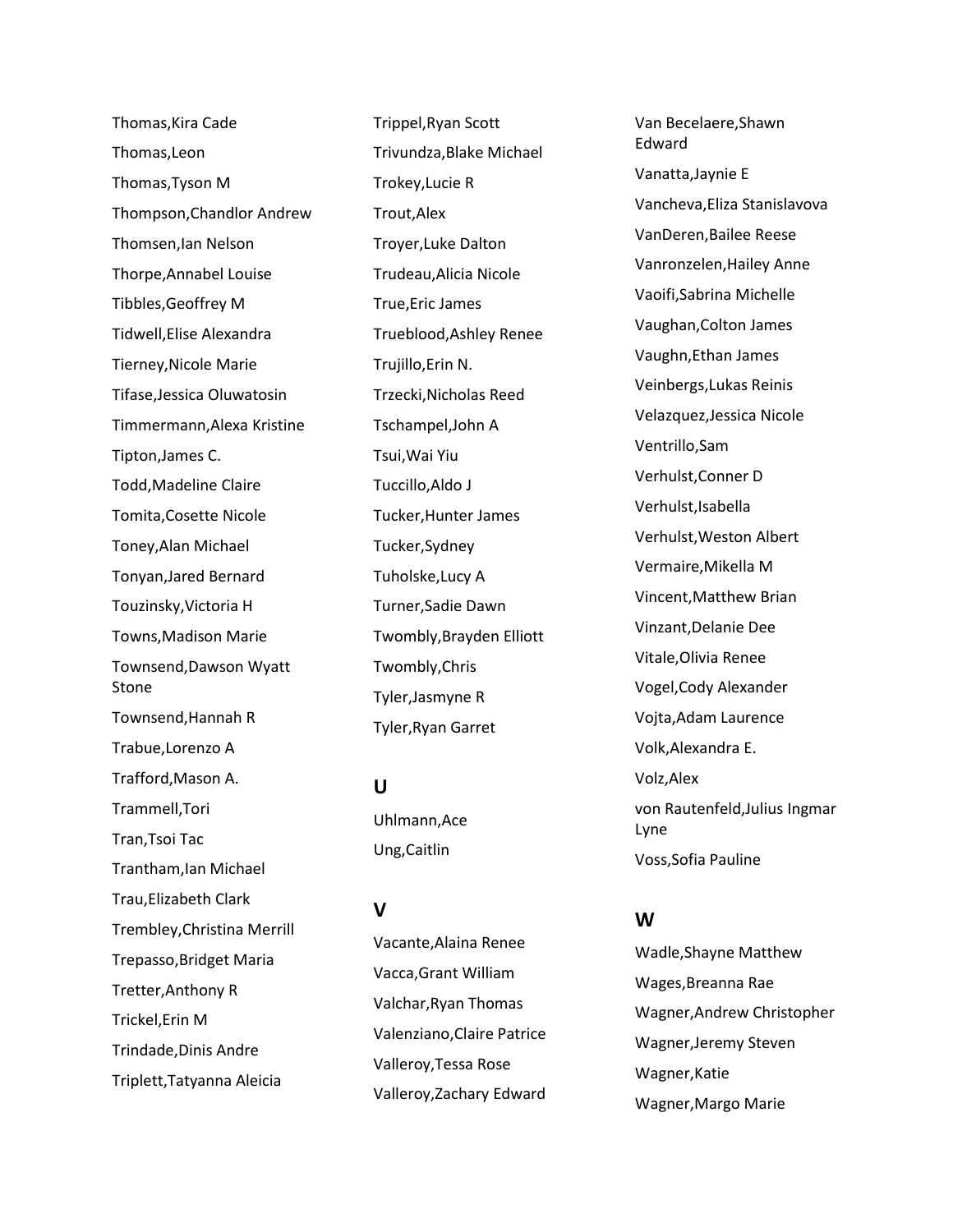Wagner,Zoe Enderle Wagoner,Max Wagoner,Ryan Edward Wahlquist,Leah L Wakefield,Paige Mikayla Waldinger,Jacob Paul Waldinger,Nicholas Franz Walentynowicz,Brian James Walk,Megan E Walker,Jake Thomas Wallace,Jonathan Michael Wallace,Katelyn Emery Wallace,Katherine Ann Waller,Timothy Scott Walters,Hannah Michelle Walther,Ethan-Michael Philip Wan,Xuezhao Wang,Allen Y Wang,Jane Wang,Jiang Wang,Xinyu Wansing,Joseph Anthony Warbritton,Andrew T Warbritton,Audrey Renee Warden,Josh Warder,Clayton A Warnken,Lauren D Warren,Abigail Leigh Warren,Burke H Warren,Kelsey Anne Warren,Michael Joseph Washington,Justin Alan Washington,Vivian Faith

Waterman,Wesley Francis Waters,Chris Waters,Nicholas Robert Watkins,Brooke Jordan Watson,Ellie L Wayland,Hunter Clay Wdaa,Furat Beirut Weber,Garett J Weber,Maxwell Edward Webster,William Montgomery Weeks,Bailey Anne Wegener,Garren Michael Weiglein,Elise K Weinberg,Jordan M Weinberger,Olivia Marie Weinzierl,Alex Weinzierl,Jason Angelo Weir,Anna Elizabeth Weiss,Ethan David Weiss,Whitney Catherine Weith,Katelyn Caroline Wejner,Amanda D Welch,Jolie Bryanne Wells,Rebecca D. Wenstrup,Dan Wenther,Rianda D. Wepking,Madison Jordan Werner,Abby Werth,Fred Wesley,Rachel Lynne West,Abby Rose Westbrook,Taylor Breanne Westfall,Chandler Riley Westhoff,Madelynn Ann Westrich,Meredith Rusk Wetzel,Kayla Richeal Wheeler,Grace Marie Wheeler,Timothy A Whissel,Renae Whitaker,Rachel Blaire White,Mikhayla Jasimon - Davone Whitehead,Douglass Ross Whiting,Molly Sue Li Whitley,Hannah Christine Whitnah,Erica Marie Wiant,Timothy Reed Widdicombe,Stephanie Diane Wideman,Madisyn Ashley Widman,Alexandra Patton Wiederholt,Kaysie Wieprecht,Samantha Paige Wier,Alexander Michael Wier,Ashley N Wiewel,Brooke Nicole Wilburn,Sierra Monet Wild,Nathan Phelps Wilfing,Lindsi Rose Wilhelm,Caitlin Harley Wilhite,Natalee Louise Wilken,Alec Thomas Wilkins,Catherine Anne Wilkins,Karsen Makenzie Wilkinson,Alexis Nicole Willemse,Tess E